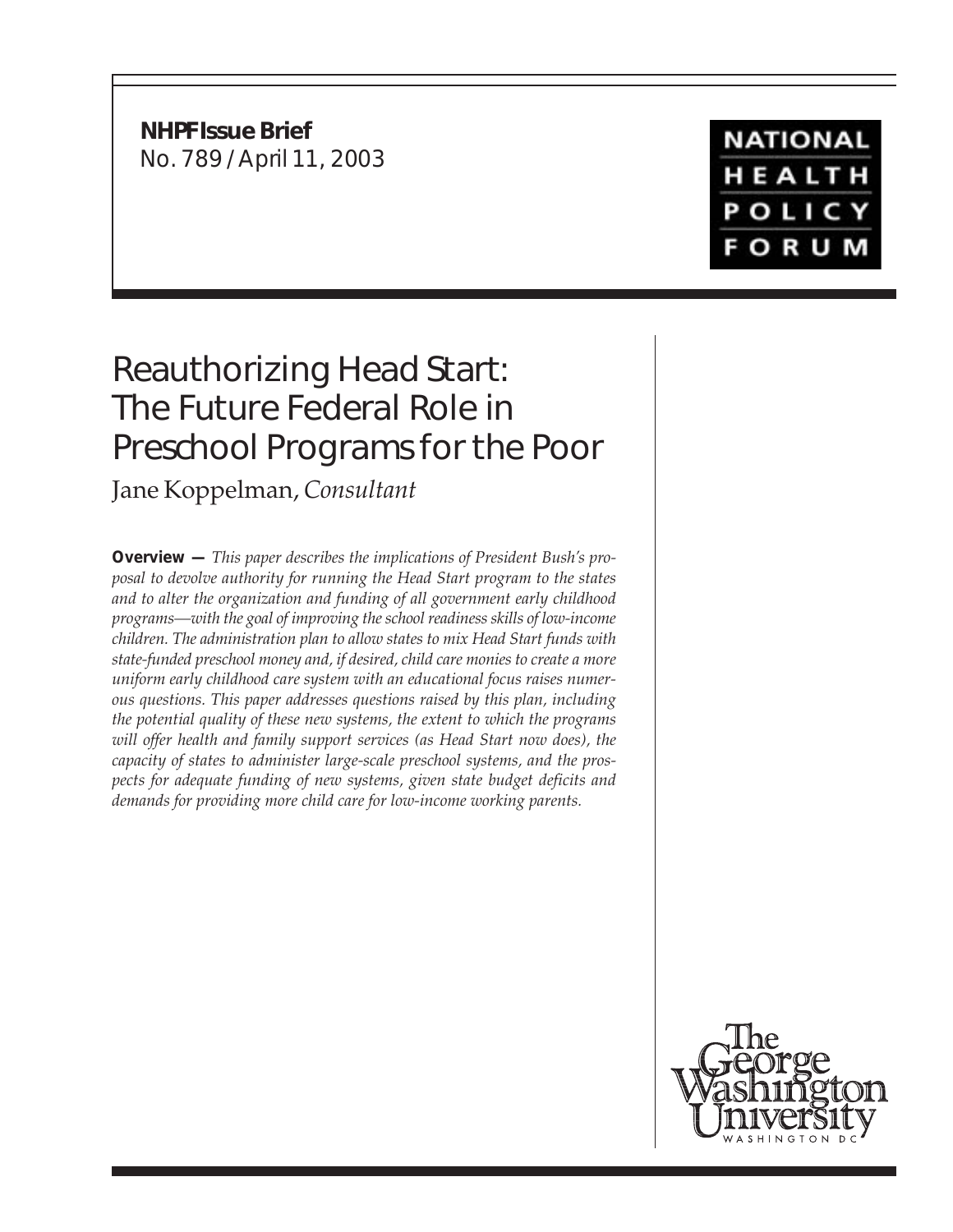# Reauthorizing Head Start: The Future Federal Role in Preschool Programs for the Poor

When it comes to making sure that students achieve in school, the U.S. education system faces a daunting task. Nearly half of children entering kindergarten today are at risk for academic failure. Children who are low-income, have single parents, have parents who dropped out of high school, or are non-English-speaking most often start school with substandard learning skills and continue on that trajectory.

Now, more than ever, states need their low-achieving students to do better. President Bush's 2001 education reform law holds schools accountable for children to meet certain standards in math and reading by grade three. Quality preschool programs have been found to boost the academic performance of low-income children. In the fall of 2003, Head Start, the federal government's program offering education, health, food, and family services to poor three- to five-year-olds, is up for reauthorization. Bush has proposed a controversial and, by some estimates, radical plan to alter Head Start and the organization and funding of all government child care and preschool programs, with the stated intent of helping states meet higher achievement goals.

The administration's plan aims to address two problems with one solution. The first problem is that Head Start is not doing a stellar job of delivering to public schools children who are ready to learn. The program has been criticized for focusing too heavily on children's social and emotional development at the expense of math and literacy training.

The second problem is that, in the pursuit of two very different policy goals, federal and state dollars have subsidized a two-tiered system of care for low-income young children. To promote school achievement, there is the federal Head Start program, the gold standard preschool model, and a growing system of state-funded preschool programs designed largely after Head Start. To keep parents working and off of welfare, there is custodial child care; these programs spend considerably less per child and follow state rules that aim to keep children safe, not developmentally stimulated. All of these programs serve roughly the same population of low-income children whose academic performance is now the subject of growing concern.

One solution being proposed by the administration is to give states the option to integrate all government child care and preschool funds, including Head Start, to create a system with more uniform standards **National Health Policy Forum** 2131 K Street NW, Suite 500 Washington DC 20037

202/872-1390 202/862-9837 [fax] nhpf@gwu.edu [e-mail] www.nhpf.org [web]

**Judith Miller Jones** *Director*

**Judith D. Moore** *Co-Director*

**Michele Black** *Publications Director*

**NHPF** is a nonpartisan education and information exchange for federal health policymakers.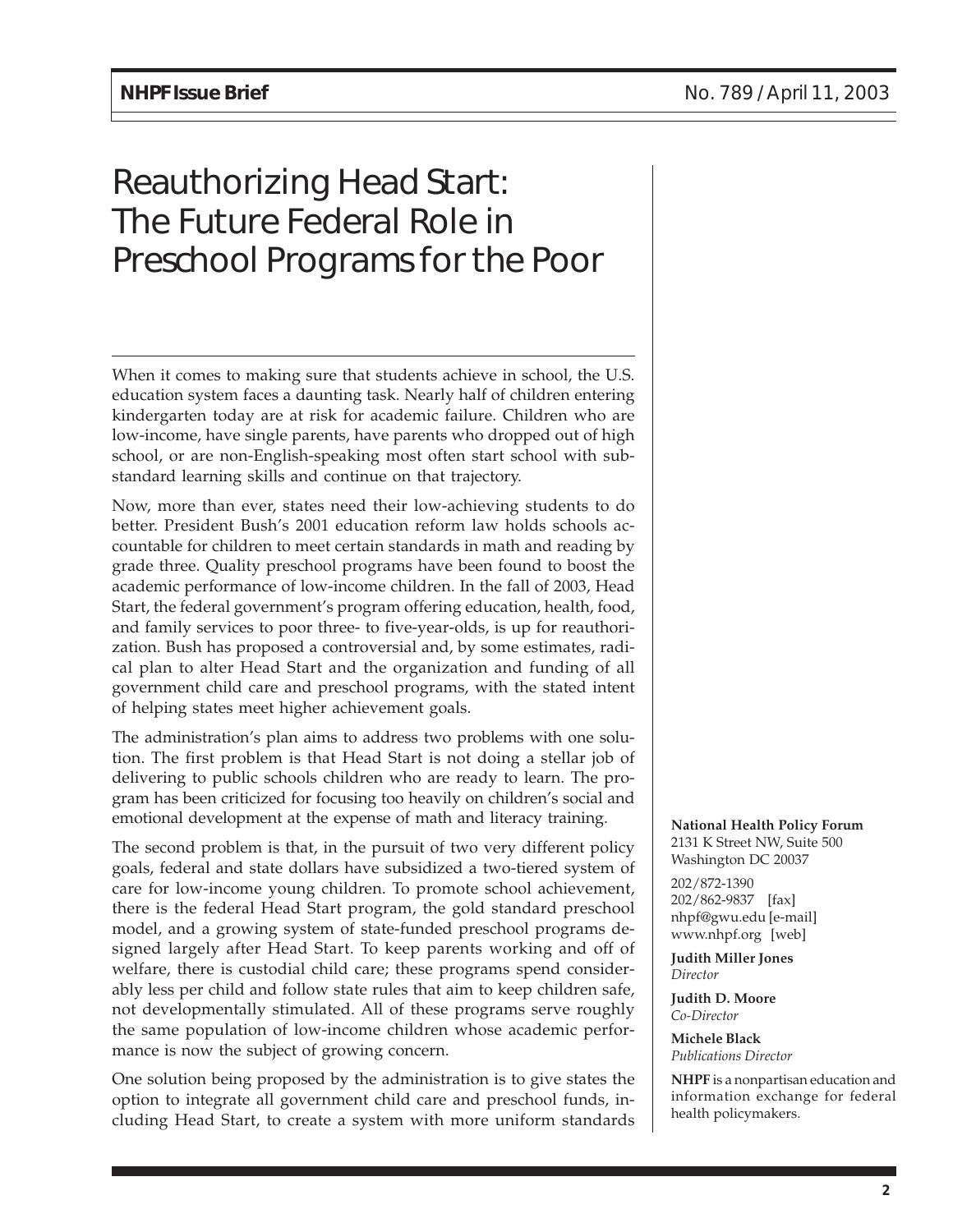and a singular goal—school achievement. The logic is that since states are now responsible for student test scores beginning with grade three, they should be able to control Head Start funds to see if they can beat the federal track record in preparing the program's children for school. In exchange for funding flexibility, states would have to apply to all programs they are integrating standards for meeting school achievement goals and for providing some level of health, nutrition, and social services.

The proposal represents a radical departure in the way policymakers especially Republicans—have viewed welfare-related child care for the past two decades. Years ago, Congress decided it would place no quality standards on such care to keep costs down to be able to help more low-income women leave and stay off of welfare.<sup>1</sup>

The plan also could place the Head Start program and concept at considerable risk. The Bush proposal would allow states to use Head Start money without adhering to Head Start's classroom standards or health and family service requirements. Serving the number of children currently in government-subsidized care at Head Start's per-child expenditure would cost billions; the Bush proposal offers a \$148 million spending increase.

Head Start advocates are convinced that states would have little option but to create systems with classroom standards lower than Head Start's and few, if any, social services. States are facing severe budget deficits, and a number are cutting their preschool and child care budgets. At the same time, states are serving only a minority of families eligible for work-related child care. The administration has proposed no cost increases for custodial child care and would like to raise the work requirements in the current welfare law, a move that would further increase demand for child care. Should the proposal pass, advocates predict one of two scenarios: Head Start, in some states, would be stripped of its comprehensive nature and become exclusively a vehicle for raising test scores. Or, even worse in their view, some states would use Head Start money to fund a system of even lower-cost custodial child care.

Clearly, the proposal raises serious questions about the future of Head Start, as well as the direction of education and social services policies for poor children. For instance,

■ Using Head Start money, can states develop preschool programs that better prepare children for kindergarten? Can they create these programs for an amount equal to or lower than the Head Start perchild expenditure?

■ Is the level of Head Start's health, nutrition, and family services worth maintaining? Can the states achieve the kind of academic results they want with less expensive programs that offer fewer or no such services? Are health and social services offered through preschool programs worth the government investment, even if they do not lead to academic improvements?

**The Bush proposal represents a radical departure in the way policymakers have viewed welfare-related child care.**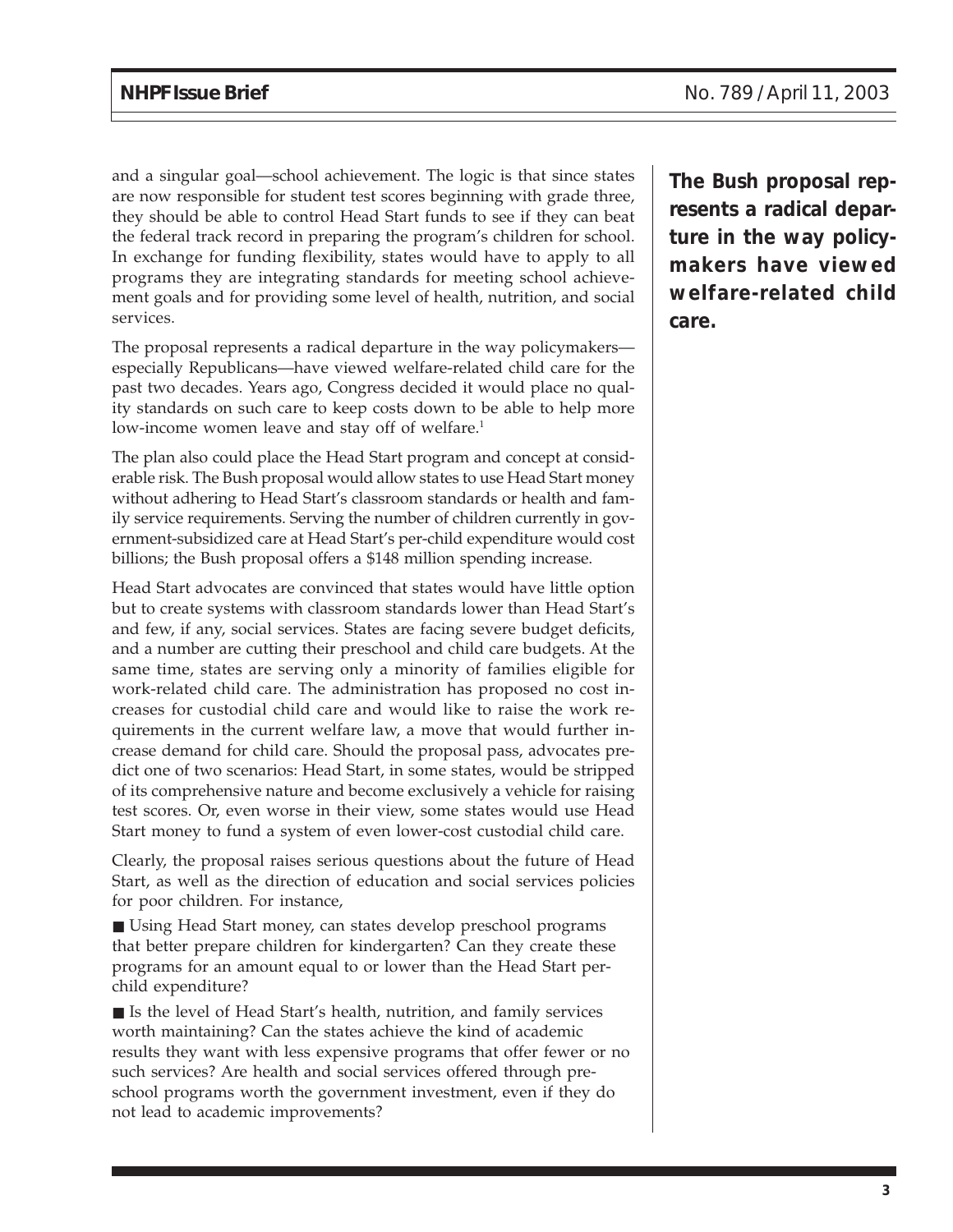■ Should academic achievement be the chief measure of preschool programs' success, or should other factors, such as being well-adjusted, be considered?

■ What role should the federal government have, if any, in an integrated system that offers early childhood programs to all low-income children or to preschool-aged children of all incomes?

■ To what extent are states prepared to administer early childhood education systems that promote school readiness?

# **EARLY CHILDHOOD FUNDING**

Today, 62 percent of children under age five receive care on a regular basis from people other than their parents. In 2001, combined private and government spending on child care arrangements was estimated at \$55 billion; families paid about 55 percent, 30 percent was subsidized by the federal government, and the remaining 15 percent came from state and local governments.2

States and the federal government spent an estimated \$25 billion on care for children under age five in 2001, with the federal government contributing about \$16 billion. Most of this state and federal money goes toward low-income children.3 All told, government spending is about evenly split between child care and more educationally oriented preschool programs, although more children are served by the lessexpensive child care programs. It should be noted that, even with \$25 billion in funding, these various programs fall far short of serving all eligible children.

The major sources of government funding streams that pay for care for low-income children under age five (Table 1) are as follows:

#### **Federal Support**

**Head Start —** Head Start is the largest source of federal funds for early childhood programs for children under age five. In fiscal year (FY) 2001, when the program served about 905,000 children, federal funding for Head Start stood at \$6.2 billion. About \$558 million of the federal funds were spent on Early Head Start, serving 55,000 children under age three.<sup>4</sup> Head Start is estimated to serve about 40 percent of all eligible children.5 (At least 90 percent of the children participating in a Head Start program must come from families with incomes at or below the poverty level—\$15,260 for a family of three in 2003).

**Title I Preschool Services —** Under the Elementary and Secondary Education Act passed in 1965, Title I provides funds for school-based preschool and child care programs in schools in high-poverty areas. Estimates of Title I spending on preschoolers for FY 2001 range from \$200 million to over \$700 million.<sup>6</sup>

**Today, 62 percent of children under age five receive care on a regular basis from people other than their parents.**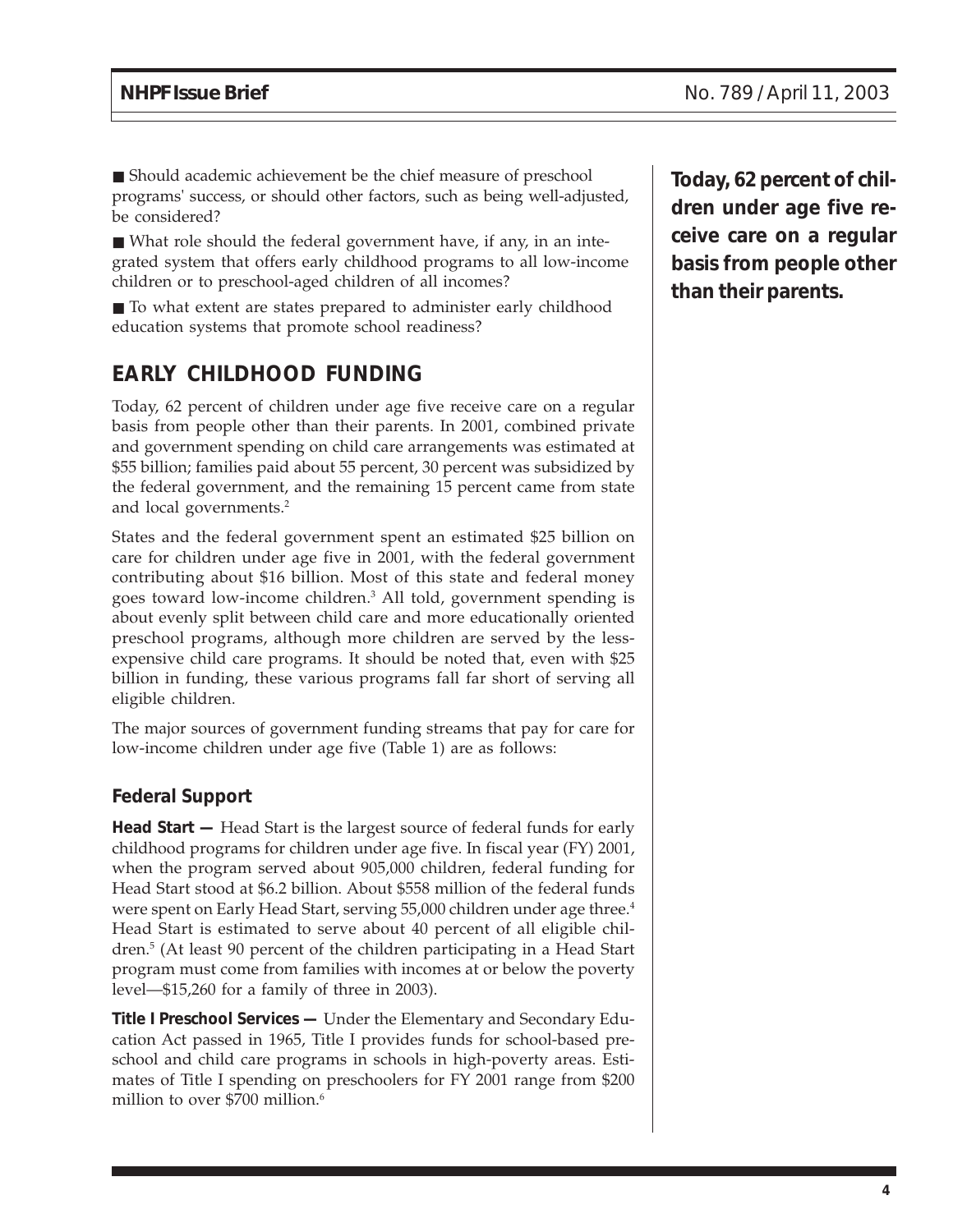| <b>TABLE 1</b>                                             |  |  |  |  |  |  |
|------------------------------------------------------------|--|--|--|--|--|--|
| Federal Expenditures on Early Childhood Care and Education |  |  |  |  |  |  |
| for Children Less than Five Years of Age                   |  |  |  |  |  |  |

(selected programs and years; shown in millions of 2002 dollars)

| <b>PROGRAM</b>                                                                                 | 1973  | 1977  | 1988  | 1992  | 1995   | 1999   | 2001   |
|------------------------------------------------------------------------------------------------|-------|-------|-------|-------|--------|--------|--------|
| <b>Head Start</b>                                                                              | 1,409 | 1,277 | 1,584 | 2,702 | 3,973  | 4,992  | 6,224  |
| Child Care and Development Fund                                                                |       |       |       | 1,196 | 1,632  | 2,357  | 3,056  |
| Social Services Block Grant                                                                    | 933   | 1,536 | 643   | 550   | 317    | 204    | 178    |
| Child and Dependent Care Tax Credit                                                            | 611   | 926   | 3,331 | 2,186 | 2,120  | 1,753  | 1,579  |
| Child and Adult Care Food Program                                                              |       | 229   | 570   | 973   | 1,187  | 1,127  | 1,140  |
| Even Start                                                                                     |       |       |       | 86    | 116    | 148    | 251    |
| Dependent Care Assistance Plan                                                                 |       |       |       |       | 511    | 286    | 335    |
| Title I                                                                                        | 133   |       |       | 658   | 678    | 713    | 704    |
| Individuals with Disabilities<br>Education Act (IDEA) of 1990 and<br>Amendments of 1997-Part B |       |       |       | 216   | 224    | 220    | 229    |
| <b>IDEA-Part C</b>                                                                             |       |       |       | 214   | 358    | 396    | 427    |
| Temporary Assistance for Needy Families                                                        |       |       |       |       |        | 1,380  | 2,153  |
| <b>TOTAL</b>                                                                                   | 3,086 | 3,968 | 6,128 | 8,781 | 11,116 | 1,3576 | 1,6276 |

Source: W. S. Barnett and L. N. Masse, "Funding Issues for Early Childhood Care and Education Programs," in Early Childhood Education and Care in the USA*, ed. D. Cryer (Baltimore:: Paul H. Brookes Publishing Co., in press).*

**Even Start —** A federal literacy program serving children ages birth to seven and their parents, Even Start provides early childhood education, parenting skills, and literacy training to families in low-income areas. In FY 2001, Even Start was funded at \$250 million, and served about 27,000 children under age five.<sup>7</sup>

**CCDF, TANF, and SSBG —** The Child Care and Development Fund (CCDF), authorized by the Personal Responsibility and Work Opportunity Reconciliation Act of 1996, spent \$3 billion in FY 2001 on child care for low-income children under age five (CCDF provided another \$1.6 billion for child care for older children).<sup>8</sup> It provides vouchers to families or directly to child care providers to pay for family day care, centerbased care, or care in a relative's home. To be eligible, children must be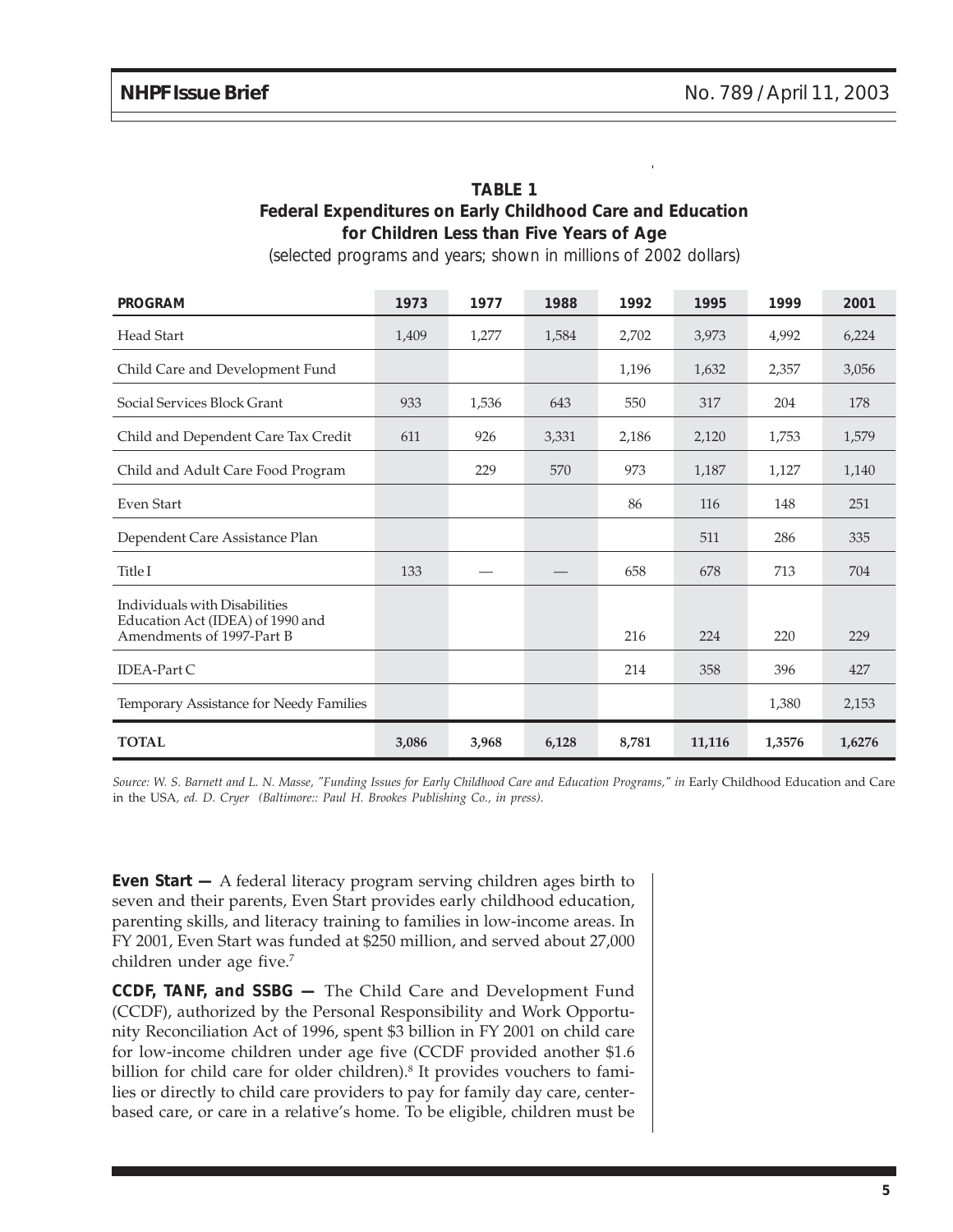in families whose incomes do not exceed 85 percent of the state's median income, in 2000 roughly \$38,000 for a family of four.<sup>9</sup> However, states give priority to families just coming off of welfare. In FY 2001, another \$2.2 billion in federal welfare funds (from Temporary Assistance for Needy Families, or TANF) was spent on the same type of child care arrangements for roughly this same population of preschoolers. That year, states also spent an additional \$1.7 billion to supplement CCDF and TANFfunded care for children under age five and \$267 million, or 15 percent, of the federal Social Services Block Grant (SSBG) on child care for low-income children.10 In FY 2002 state and federal CCDF, TANF, and SSBG funds provided care for about 2.25 million low-income children—most of them under age five. $11$ 

## **State Support**

In 2000, 41 states and the District of Columbia spent a combined \$1.9 billion to fund educationally oriented preschool programs for predominantly disadvantaged children. Many of these programs are built on the Head Start model. Together they are serving about 725,000 children (Table 2). $^{12}$ 

## **VARYING STANDARDS AND QUALITY**

### **Head Start**

Born out of the War on Poverty nearly 40 years ago, Head Start is the federal government's premier comprehensive child development program. It is designed to reduce poverty by boosting the academic and social potential of disadvantaged three- to five-year-olds. Along with educational instruction, the program delivers health and dental care, immunizations, and meals to its preschoolers while connecting children's families with social services. Special services are available for disabled enrollees, who comprise 12 percent of Head Start's population. The program is run according to federal standards and monitored by federal regional offices. Money flows directly from the U.S. Department of Health and Human Services (DHHS) to local grantees. State governments, so far, have had no part in running Head Start.

Head Start requires credentialed staff, uses enrichment curricula, and follows rules for small class size and low student-to-teacher ratios. About 25 percent of programs operate on a full-day, year-round schedule that accommodates parents with full-time jobs. The rest are on either half-day or a school-day schedule and operate eight to nine months a year. Head Start is reported to meet the needs of 42 percent of its families who require full-day, full-year care.13 In FY 2002, the program spent \$6,711 per child for three- to five-year-olds, a figure that blends the costs of halfand full-day programs, as well as eight-month and year-round programs.<sup>14</sup>

**Head Start is the federal government's premier comprehensive child development program.**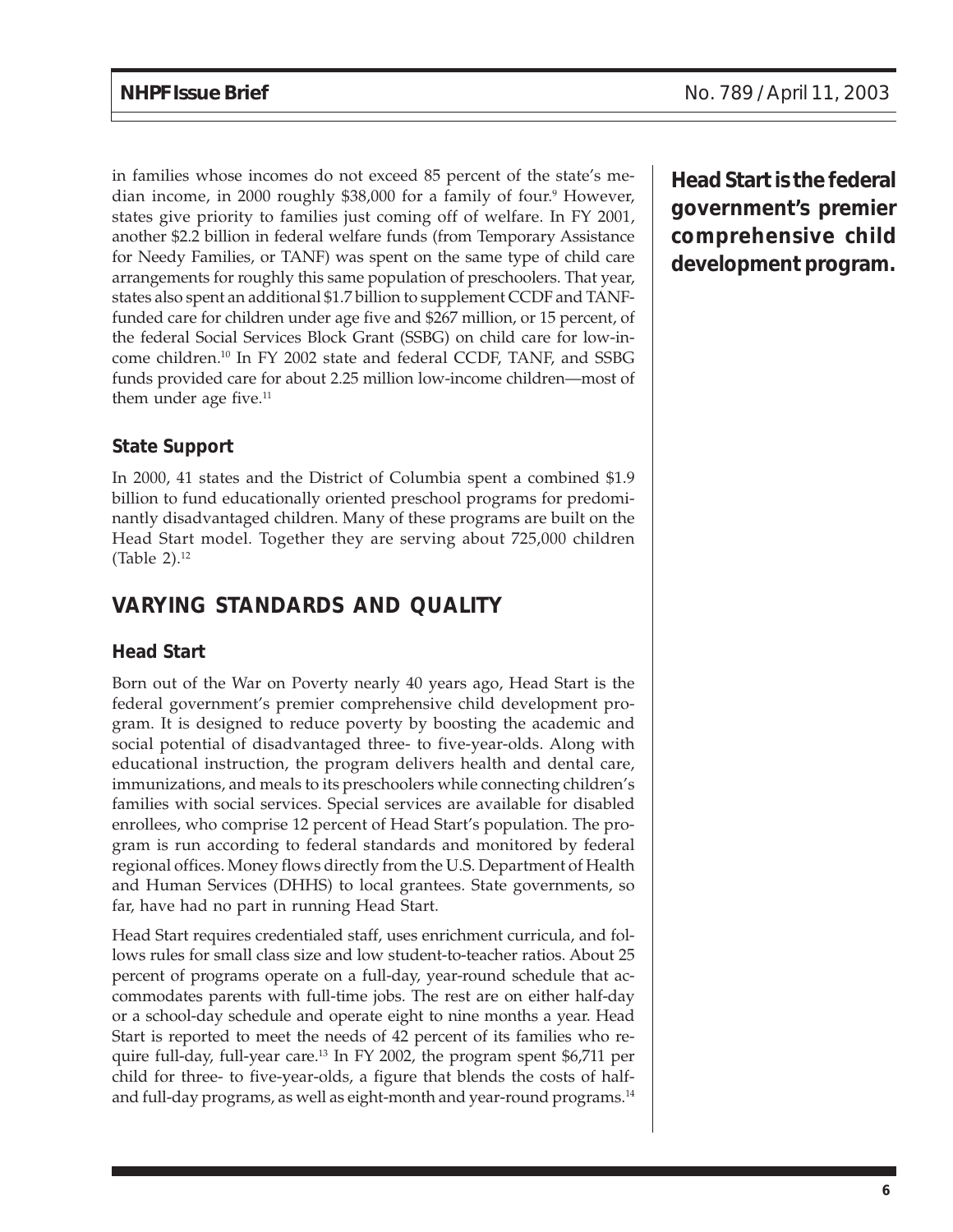| <b>STATE</b>             | <b>Total State Funds</b><br>Devoted to<br>Pre-K Program | Fiscal<br>Year | Per-Child<br>Expenditure<br>of State<br>Funds on<br>Pre-K | <b>STATE</b>               | <b>Total State Funds</b><br>Devoted to<br>Pre-K Program | Fiscal<br>Year | Per-Child<br>Expenditure<br>of State<br>Funds on<br>Pre-K |
|--------------------------|---------------------------------------------------------|----------------|-----------------------------------------------------------|----------------------------|---------------------------------------------------------|----------------|-----------------------------------------------------------|
| Alabama                  | \$3,225,000                                             | FY 02          | \$4,167                                                   | Montana <sup>a</sup>       |                                                         |                |                                                           |
| Alaska <sup>a</sup>      |                                                         |                |                                                           | Nebraska                   | \$1,500,000                                             | FY 02          | \$3,000                                                   |
| Arizona                  | \$10,364,000                                            | FY 00          | \$2,879                                                   | Nevada                     | \$3,500,000                                             | FY 02          | \$1,750                                                   |
| Arkansas                 | \$9,900,000                                             | FY 01          | \$986                                                     | New Hampshire <sup>a</sup> |                                                         |                |                                                           |
| California               | \$294,920,000                                           | FY 02          | \$2,577                                                   | New Jersey                 |                                                         | $_{\rm b}$     | $\mathbf b$                                               |
| Colorado                 | \$22,951,000                                            | FY 01          | \$2,536                                                   | New Mexico                 | \$1,800,000                                             | FY 01          | \$1,125                                                   |
| Connecticut              | \$37,276,000                                            | FY 02          | \$5,882                                                   | New York                   | \$275,200,000                                           | FY 02          | \$3,796                                                   |
| Delaware                 | \$4,281,000                                             | FY 02          | \$5,078                                                   | North Carolina             | \$6,450,000                                             | $FY$ 02 $c$    | \$4,300                                                   |
| District of Columbia     |                                                         | $_{\rm b}$     | $_{\rm b}$                                                | North Dakota <sup>a</sup>  |                                                         |                |                                                           |
| Florida                  | \$62,001,000                                            | FY 01          | \$3,163                                                   | Ohio                       | \$19,506,000                                            | FY 00          | \$2,436                                                   |
| Georgia                  | \$238,000,000                                           | FY 02          | \$3,748                                                   | Oklahoma                   | \$56,650,000                                            | FY 02          | \$2,448                                                   |
| Hawaii <sup>a</sup>      |                                                         |                |                                                           | Oregon                     | \$29,009,000                                            | FY 02          | \$7,845                                                   |
| Idaho <sup>a</sup>       |                                                         |                |                                                           | Pennsylvania               |                                                         | $\mathbf b$    | $_{\rm b}$                                                |
| Illinois                 | \$164,000,000                                           | FY 02          | \$2,982                                                   | Rhode Island               |                                                         | b, c           | $\mathbf b$                                               |
| Indiana <sup>a</sup>     |                                                         |                |                                                           | South Carolina             | \$23,800,000                                            | $FY$ $01c$     | \$1,488                                                   |
| Iowa                     | \$8,383,000                                             | $FY$ $01^c$    | \$2,320                                                   | South Dakota <sup>a</sup>  |                                                         |                |                                                           |
| Kansas                   | \$8,500,000                                             | FY 02          | \$2,263                                                   | Tennessee                  | \$6,000,000                                             | FY 02          | \$1,995                                                   |
| Kentucky                 | \$47,100,000                                            | FY 02          | \$2,964                                                   | Texas                      | \$267,000,000                                           | FY 00          | \$1,793                                                   |
| Louisiana                | \$7,987,000                                             | FY 01          | \$2,776                                                   | Utah <sup>a</sup>          |                                                         |                |                                                           |
| Maine                    | \$2,209,000                                             | FY 01          | \$2,617                                                   | Vermont                    | \$1,386,000                                             | FY 01          | \$1,282                                                   |
| Maryland                 | \$19,000,000                                            | FY 01          | \$1,730                                                   | Virginia                   | \$23,500,000                                            | FY 02          | \$3,888                                                   |
| Massachusetts            | \$104,000,000                                           | FY 02          | \$4,775                                                   | Washington                 | \$30,082,000                                            | FY 02          | \$4,848                                                   |
| Michigan                 | \$85,500,000                                            | FY 02          | \$3,378                                                   | West Virginia              | \$17,037,000                                            | $FY$ 02 $c$    | \$3,256                                                   |
| Minnesota                | \$10,400,000                                            | FY 02          | \$242                                                     | Wisconsin                  | \$31,606,000                                            | FY 01          | \$2,506                                                   |
| Mississippi <sup>a</sup> |                                                         |                |                                                           | Wyoming <sup>a</sup>       |                                                         |                |                                                           |
| Missouri                 | \$14,519,000                                            | FY 02          | \$2,337                                                   | U.S.                       | \$1,948,542,000                                         |                | \$2,547                                                   |

**TABLE 2 State Funding Levels: State-Financed Pre-K Programs**

*Source: "Quality Counts 2002: Building Blocks for Success, State Efforts in Early Childhood Education," Education Week, January 2002; accessed April 8, 2003, at http://www.edweek.org/sreports/qc02/.*

*<sup>a</sup> No state-financed pre-K program.*

*<sup>b</sup> Unable to calculate because pre-K spending cannot be separated from block grant or K-12 state funding. In the case of Rhode Island, the state had a line item for \$6.2 million in FY 2001 for the Early Childhood Investment Fund. However, because of local discretion in spending, the state is unable to determine pre-K spending.*

*<sup>c</sup> Iowa also spent \$15 million on Community Empowerment in FY 2002. North Carolina also spent about \$8 million of its \$210 million Smart Start FY 2001 expenditure on pre-K. South Carolina spent \$39 million on First Steps in FY 2001. Rhode Island spent \$67 million on Starting Right in FY 2001. West Virginia spent \$1 million on Educare in FY 2001.*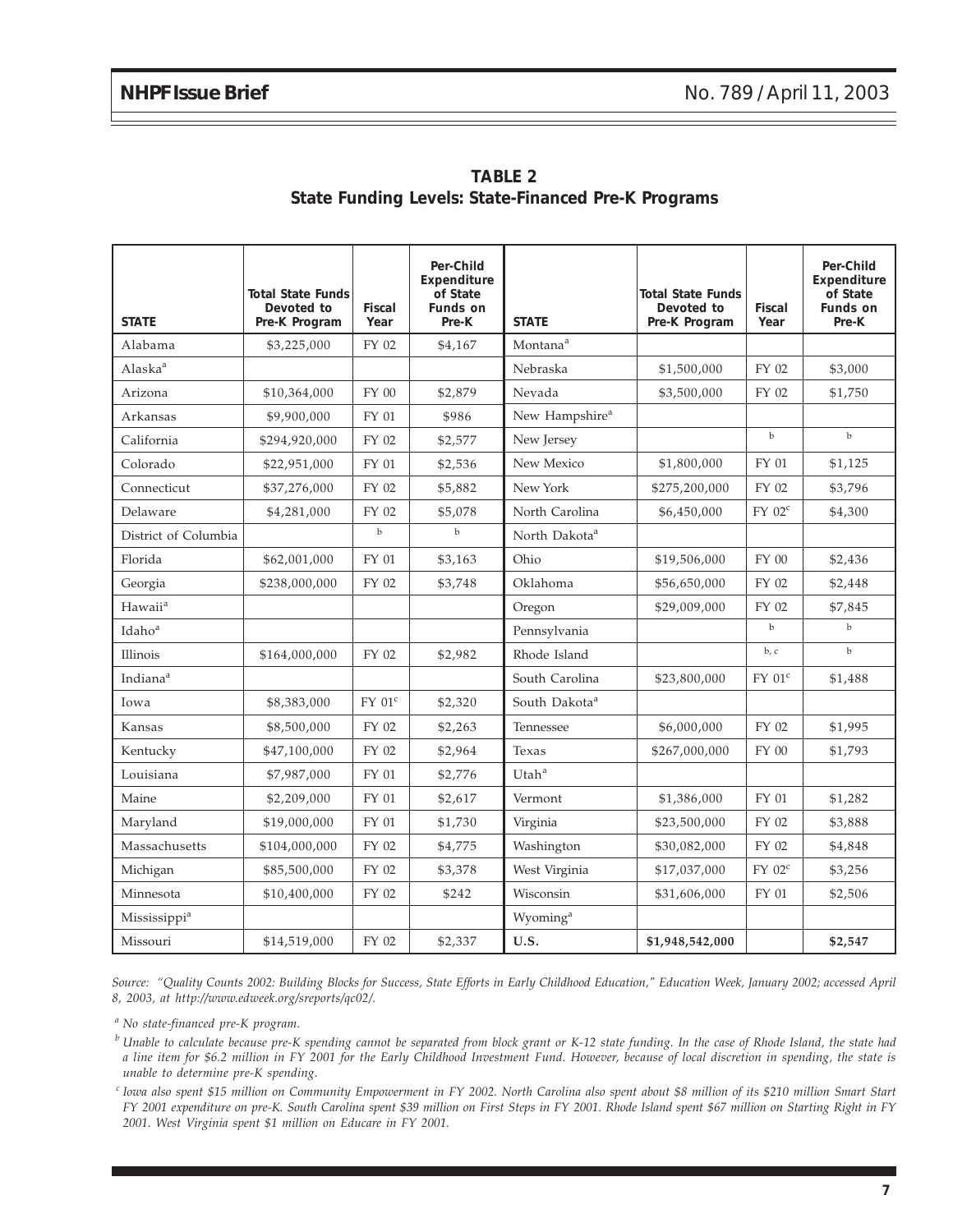One of the unique components of Head Start is its attention to children's families, both in the form of requirements for parental involvement and provision of family services. From the beginning, Head Start has been a two-generational program, grounded in the belief that parent involvement in a child's education is crucial and that children fare better when their parents have fewer problems and good parenting skills.

The Head Start model seeks to engender an excitement for learning and an understanding of child development in parents by encouraging them to volunteer in the classroom, attend parent workshops, and meet with Head Start staff, both at the center and during home visits. Consistent with the community action movement of the 1960s, Head Start also empowers its families by handing them local control of the programs. Program rules require that parents sit on Head Start policy councils and have a say in how programs are run. In terms of family services, Head Start employs more than 20,000 caseworkers who make home visits and help families obtain health insurance; counseling and literacy training, if needed; and other supportive services.15

Finally, Head Start has been a major training and employment program for parents. Working often as cooks, janitors, or paraprofessional aides, parents of current or former Head Start children today comprise 29 percent of the program's paid employees (66,000 in 1999).<sup>16</sup> Most programs also offer training to parent volunteers in the health, nutrition, and early education fields, allowing them to move into paid positions.

### **Work-Related Child Care**

CCDF and TANF child care funds allow parents to purchase care provided by relatives in their homes, by family day care providers, or by child care centers. The programs leave regulations to the states, which vary widely in their child care licensing standards. For instance, 20 states do not regulate group size for providers serving children ages four and under. In more than half the states, child care providers are not required to have training in any early childhood topics, most states do not require child care teachers to have four-year degrees, and no state requires child care providers to operate from a curriculum.17 It is difficult to estimate average per-child costs in these programs, since they serve children of varying ages and operate under different regulatory schemes. These costs are, however, considerably lower than Head Start's.

Research has found that the quality of child care for families of all incomes is mediocre (measuring factors such as caregiver behavior, group size, and staff training), with some studies finding up to one-third of child care settings to be of poor quality.18 Findings from the 1995 national Cost, Quality, and Outcomes Study of child care found that 11 percent of sites surveyed offered care that did not meet even minimum levels of quality.19

**Head Start employs more than 20,000 caseworkers.**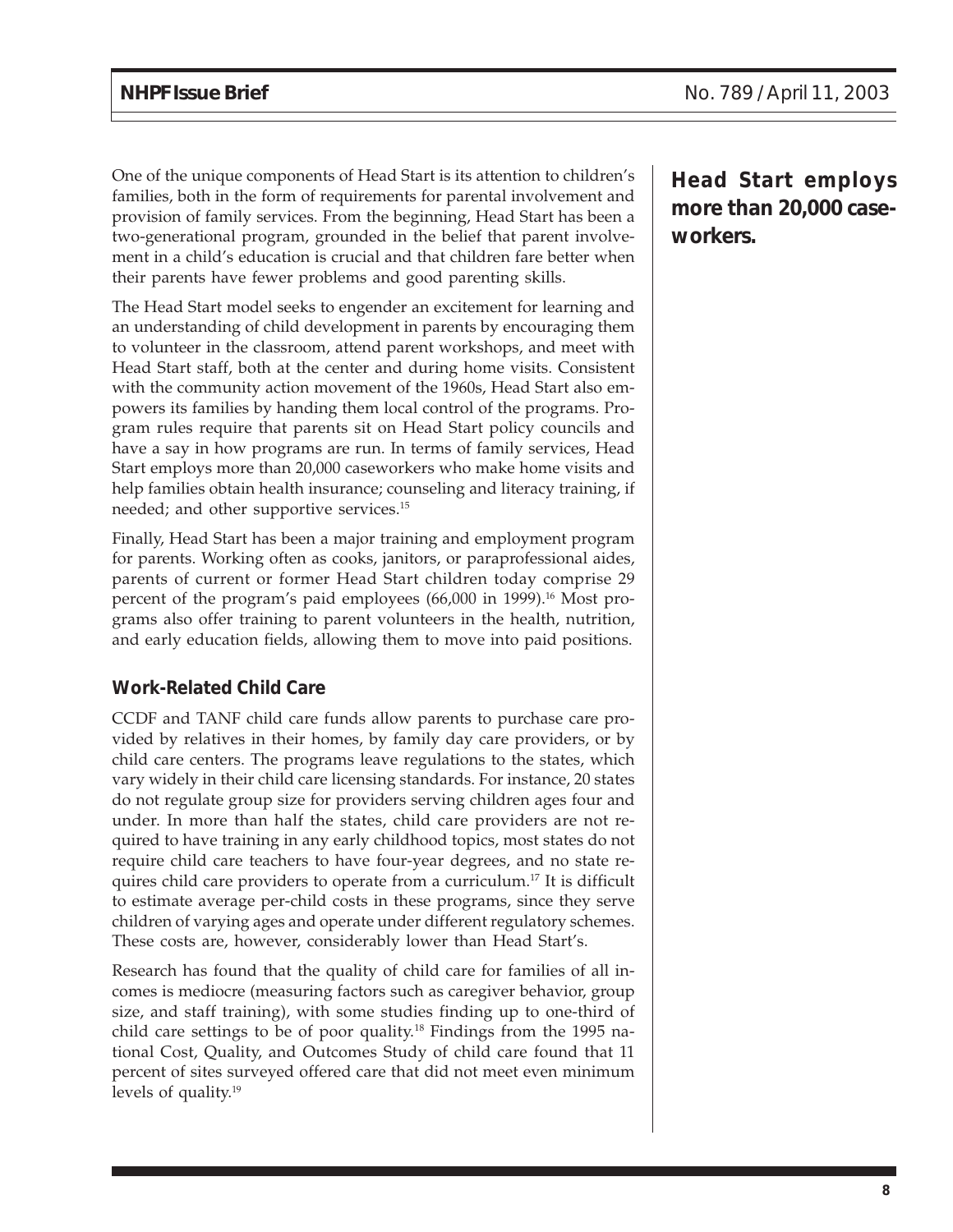#### **State-Funded Preschool**

On the whole, states are relative newcomers to running preschool programs. Fueled by education reform goals and promising long-term results from model preschool programs for poor children, state investment in preschool has grown tenfold over the past decade. More than half (58 percent) of these programs are half-day and target children at risk of educational failure. About two-thirds of the programs use income as the main criterion, with thresholds typically set at 185 percent of poverty (about \$28,000 for a family of three)—more generous than Head Start.<sup>20</sup>

Many experts predict that states will continue to expand these programs, serving more low-income four-year-olds and, eventually, preschoolers of all incomes. The need for all students to perform well, along with more practical concerns about the child care needs of working parents, has made the concept of universal preschool appealing. Now the Bush administration is counting on states' experience in this arena to run Head Start.

States' experience in operating preschool programs, however, varies widely. While more than 40 states offer some type of prekindergarten program, many of these programs are quite small. Eleven states (Connecticut, California, Georgia, Illinois, Massachusetts, New Jersey, New York, North Carolina, Oklahoma, Ohio, and Texas) account for more than 75 percent of all funds spent. These states provide a level of per-child funding more than four times greater than that of the ten lowest-spending states.<sup>21</sup> Georgia, New York, and Oklahoma have passed legislation to serve all fouryear-olds. Georgia is farthest along in implementation, serving about 70 percent of all eligible children.<sup>22</sup>

It is commonly thought that states are running preschool systems alongside the federal Head Start program, both targeting roughly the same population. The picture is not that simple; a considerable amount of integration between the two is already occurring. For instance, two state programs invest their money only in expanding Head Start. Another eight states invest in both state-funded preschool programs and Head Start (Figure 1). And, in the 30 states that allow a range of child care providers to run their preschool programs, Head Start is the most common contractor. In addition, a number of state systems either encourage or require their programs to follow Head Start program standards.<sup>23</sup>

Overall, however, when compared with Head Start, state-funded preschool programs in most cases approximate and, in some cases, exceed the standards that Head Start sets for classroom quality but fall short in providing health, nutrition, and family services. For instance, according to a study by Yale University researchers of 31 state programs running in 2000, most states met Head Start's standards for class size of 20 or fewer children, three states did better, and three states had no size limit. When looking at teacher-child ratios, most states met or bettered Head Start's standard of 1 to 10 for four-year-olds and 1 to 8.5 for three-year-olds; six states had no staff ratio standards.<sup>24</sup>

**State investment in preschool has grown tenfold over the past decade.**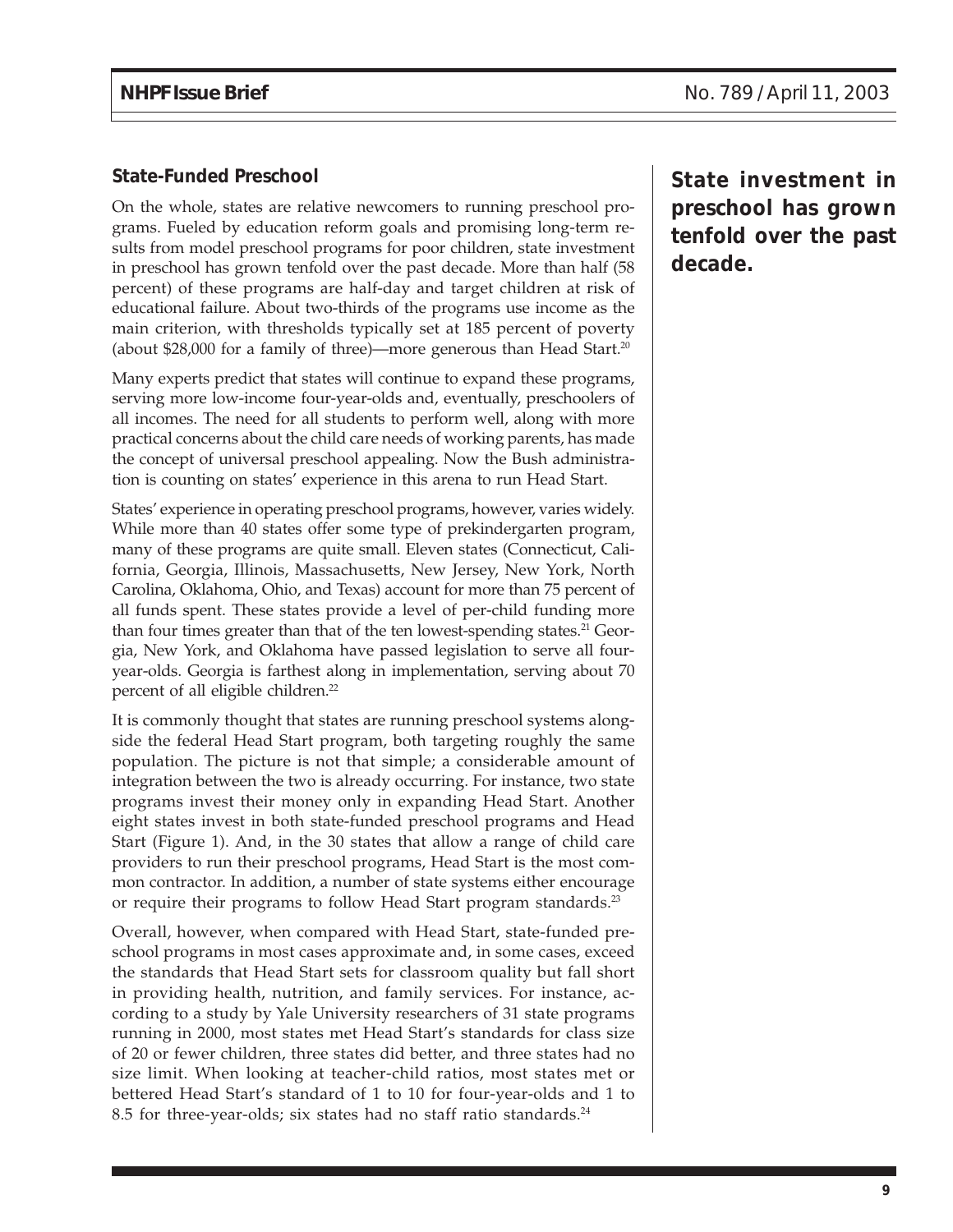



*Source: Walter Gilliam, Ph.D., Yale University Child Study Center*

On teacher qualifications, all state preschool programs had requirements that met or surpassed those of Head Start. Head Start requires all lead teachers to have a degree in early childhood education or, at a minimum, a two-year child development associate credential. More than half (55 percent) of state programs required their teachers to have a bachelor's degree.

In contrast, state preschool programs provide a much thinner array of health, nutrition, and family support services. The same Yale study found that less than 20 percent of state programs mandated the use of family case workers, and less than half mandated home visits. In terms of health services, physical health referrals were mandated by about 75 percent of state programs. Less than 60 percent of programs required mental health referrals, dental referrals, or the provision of nutritious meals.

Requirements for parent involvement in state programs are also lower than in Head Start. About 35 percent of states reported requiring local preschool programs to involve parents in governing or operating the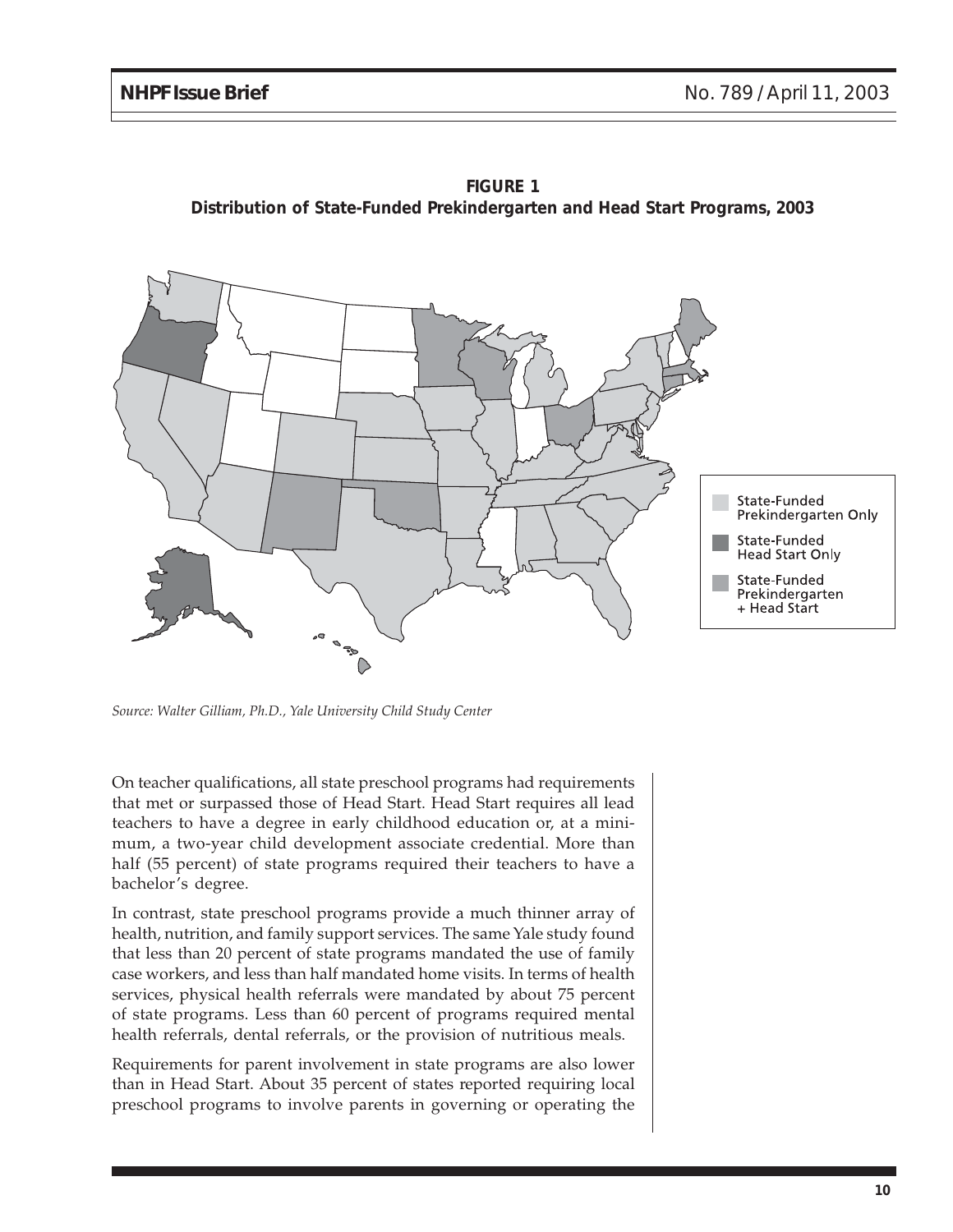program; an additional 26 percent reported having ways to encourage parent involvement.25

# **GREAT EXPECTATIONS**

The Bush administration's early childhood proposal aims to correct a disturbing but understandable reality. Education experts estimate that disadvantaged children enter kindergarten between one and two years behind their middle-class peers in reading and math skills.<sup>26</sup> These children continue to lag behind in public school.

The administration's No Child Left Behind Act of 2001, a sweeping reform of the Elementary and Secondary Education Act, requires states to develop standards for what each child should know in reading and math in grades three to eight and to begin testing them annually by the 2005–2006 school year. The law also requires that schools publicize student performance and provides options for parents to remove their children from low-performing schools.27

Ensuring math and reading proficiency will be a challenge; today about 46 percent of all children entering kindergarten are either low-income, have single parents, have parents who dropped out of high school, or are non-English-speaking. Children with at least one of these risk factors are twice as likely to score in the lowest quarter of their kindergarten class in terms of literacy skills. Those with two or more of these factors are about three times as likely to score in the bottom quarter.<sup>28</sup>

"What you tend to get is a railroad-tracks effect," says Nicholas Zill, vice president of Westat, a research firm that has evaluated the impacts of Head Start. "Poor kids make gains in most of the elementary schools that they go to. The gains are parallel to those of more advantaged kids, but the gap still remains. To me that suggests that, if you could further boost low-income children's literacy skills by kindergarten, you wouldn't see as much of that gap."<sup>29</sup>

Long-term studies of low-income children who attended model preschool programs show that participants can make significant gains.<sup>30</sup> To set reasonable expectations for the success of state programs, it may be valuable to examine how much of the school readiness gap these expensive, optimally designed model programs were able to close. Evidence finds that the best programs, using highly trained staff, small class sizes, low student-teacher ratios, and comprehensive social services have been able, at about twice the per-child costs of Head Start, to close about half the learning gap between poor and middle-class preschool children entering kindergarten, according to Zill.

Findings from the recent Head Start FACES (Family and Child Experiences Survey) study show that Head Start can close about a quarter of that gap in some skill areas, such as vocabulary knowledge. Results from

**Disadvantaged children enter kindergarten between one and two years behind their middle-class peers in reading and math skills.**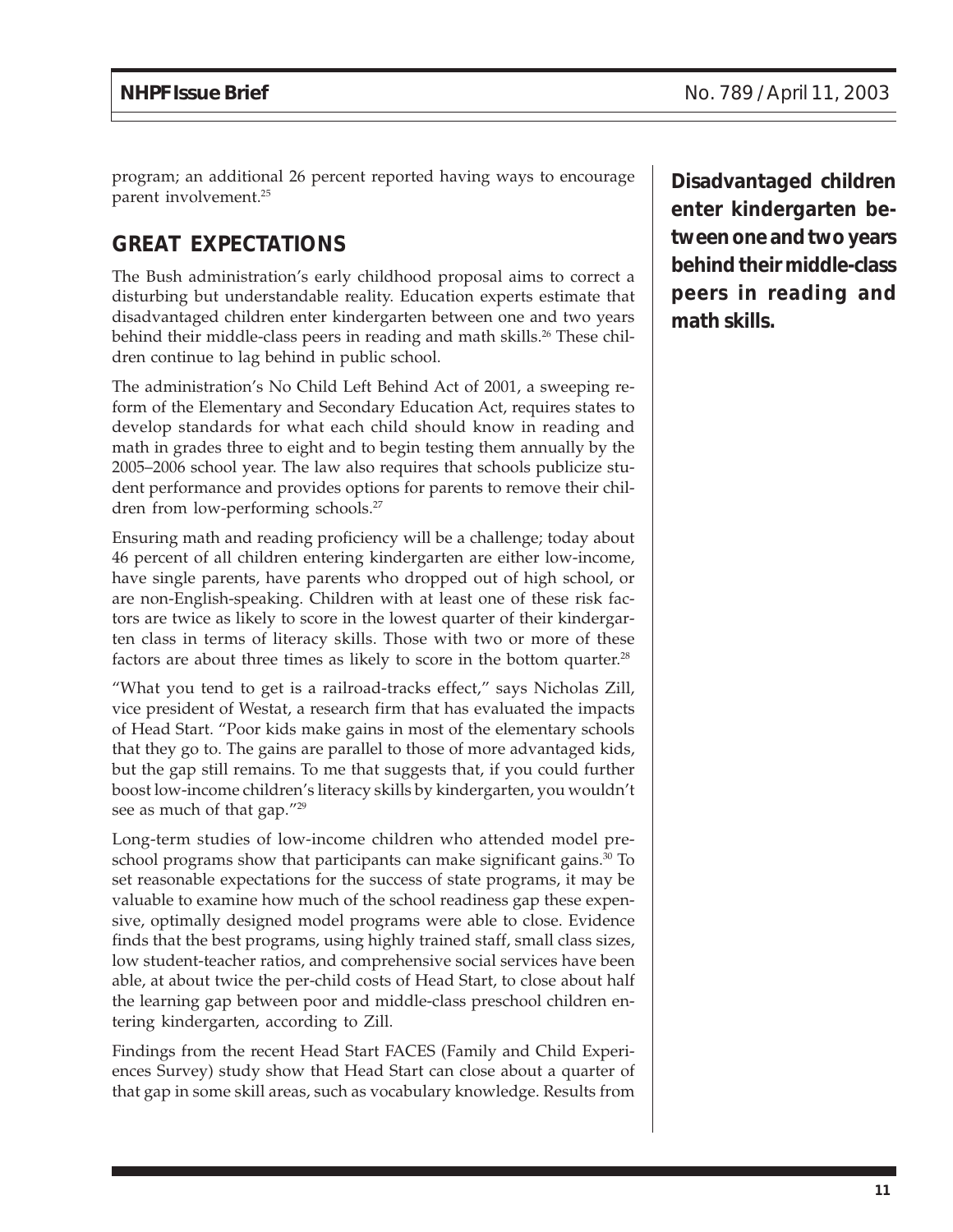ten state preschool programs with reliable evaluations reveal school readiness results similar to that of Head Start.31

## **HEAD START PERFORMANCE**

"Despite high per pupil costs, Head Start does not adequately prepare children for school in key areas of cognitive development that have been shown to be critical for later school success," according to a recent U.S. Department of Education fact sheet. Criticism of Head Start's ability to raise academic performance is not new. Since 1998, Congress has directed the program to do better.

Head Start reauthorizing language in 1998 added performance standards requiring that every child leaving the program be able to recognize a word as a unit of print, identify at least ten letters of the alphabet, and associate sounds with written words.32 In addition, starting in September 2003, DHHS has required all Head Start programs to test children at the beginning and end of the school year to measure the program's impact.

"I don't think anyone would be in favor of Head Start becoming a program that just 'teaches to the test,'" says Zill. "But when you look at where Head Start has been in the last few years, they've been bending over backwards to avoid literacy skills. The Piagetian slant has been very strong. The ironic thing is that most Head Start parents want their kids to learn those skills. It doesn't hurt to correct for some of that."33

Head Start supporters say that the program should, and is, doing more to promote preliteracy skills. Yet, pointing to the Bush administration's intense interest in math and reading scores and the proposal to let states use Head Start money without having to provide the same level of health and support services, advocates believe the pendulum would swing too far in the other direction. And they point to a body of evidence that indicates that an overly academic emphasis would actually harm children's ability to learn.

"The early emergence of intelligence, emotional well-being, social competence, morality and literacy skills are highly inter-related and the development of mastery in each is closely intertwined with the others, particularly as they affect young children's readiness to meet the challenges of school," Jack Shonkoff, M.D., said at a conference sponsored by the National Head Start Association in January 2003. Shonkoff, dean of Brandeis University's Heller School for Social Policy and Management, was summarizing the findings of a report he co-edited, *From Neurons to Neighborhoods: The Science of Early Childhood Development*. 34

Particularly for children who are facing economic and social stress, said Shonkoff,

any preschool curriculum that is intended to foster literacy must invest comparably in the promotion of emotional health and social development. This means that the task of teaching letter recognition must be

**"Head Start does not adequately prepare children for school in key areas of cognitive development that have been shown to be critical for later school success."**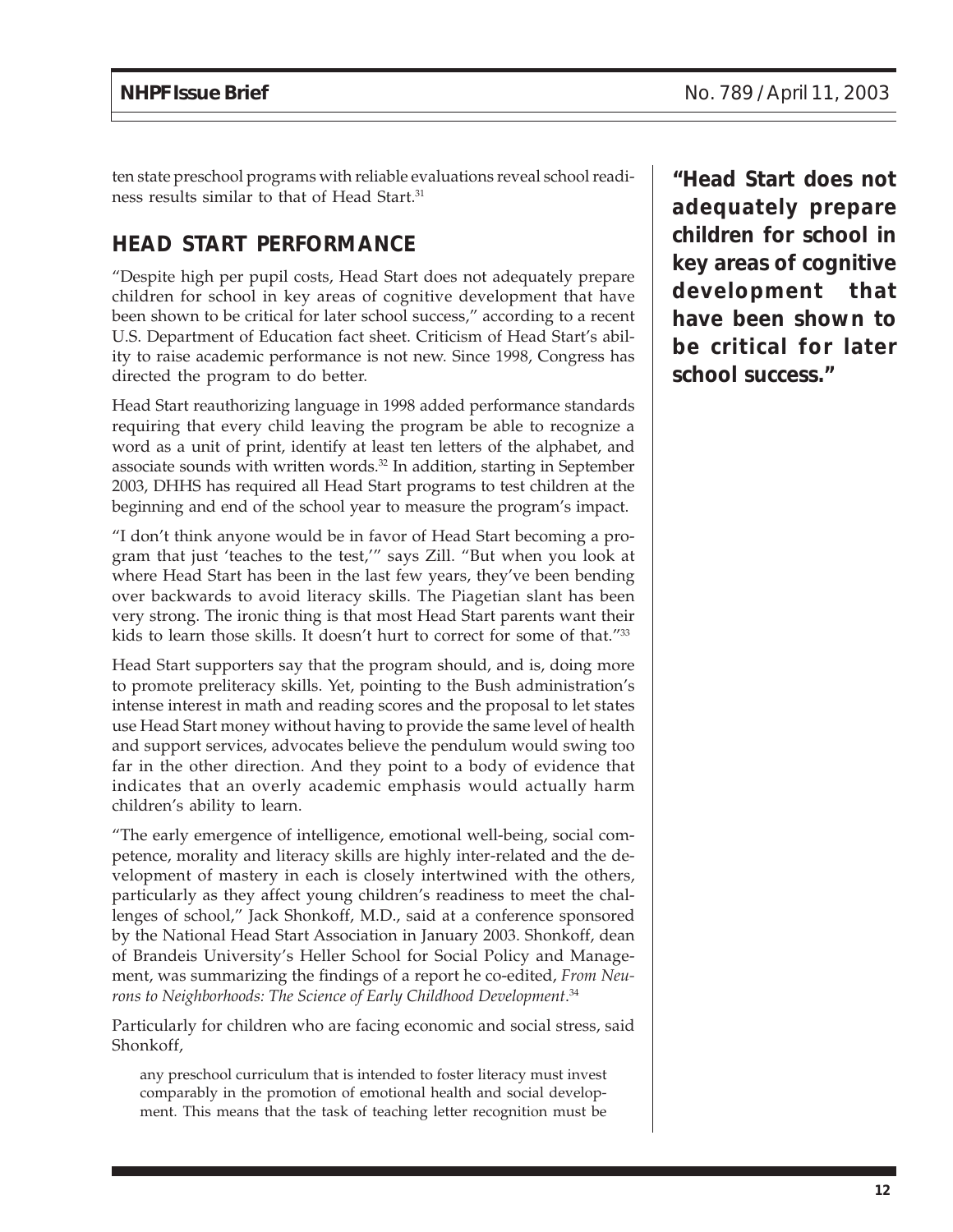embedded in a learning environment that promotes curiosity and selfdirection, [and] cooperative play with other children...each of which could be undermined by excessively formalized, didactic instruction for preschoolers who are not yet developmentally ready to read.

## **THE PRESIDENT'S PROPOSAL**

The administration's Head Start proposal is explicit in its intent:

The single most important goal of the Head Start reauthorization should be to improve Head Start and other preschool programs to ensure children are prepared to succeed in school....the President proposes to allow interested states to integrate state and federal preschool programs including Head Start into a cohesive system in exchange for meeting certain accountability requirements.<sup>35</sup>

Participating states would be required to integrate state prekindergarten and Head Start monies and would have the option to blend in funding from a number of other programs, including Early Head Start, Title I preschool, the special education preschool program, and CCDF (which already includes TANF money).

States that chose to commingle funds would have to do the following: agree on a set of cognitive and behavioral skills that children should possess by kindergarten entry, create guidelines for all programs to use so that children have these skills, create a system for making all programs accountable for meeting the standards, and publicize program performance. In addition, states would be required to show that they are serving at least the same number of Head Start children as before and are not reducing the state share of funding for all integrated programs. Program standards would have to be set, but standards for classroom quality, as well as the intensity of health, nutrition, and family support services, would not have to meet the level currently required by Head Start.

Ron Haskins, White House welfare policy advisor involved in crafting the proposal, has described the premise of the plan:

The administration was trying to walk a middle path between making it attractive for states to integrate all of their preschool and child care money and making sure poor kids are prepared for school....You can't say to the states, 'spend another \$5 billion and have \$7,000 to \$8,000 per child costs for every [low-income child] in your state.' Wouldn't it be much better to give states flexibility to cover more kids with a package that's not as rich? The logic of that was very strong.<sup>36</sup>

The president's early childhood proposal extends downward the main tenets of his education reform law—performance standards and public accountability. Under the plan, the expectation that disadvantaged children could read and do math proficiently by grade three would not rest wholly on the performance of preschools. Public schools, which have been accused of ill-preparing low-income students to succeed, would have to do their share. "Schools have to improve too. It has to happen

**The expectation that disadvantaged children could read and do math proficiently by grade three would not rest wholly on the performance of preschools.**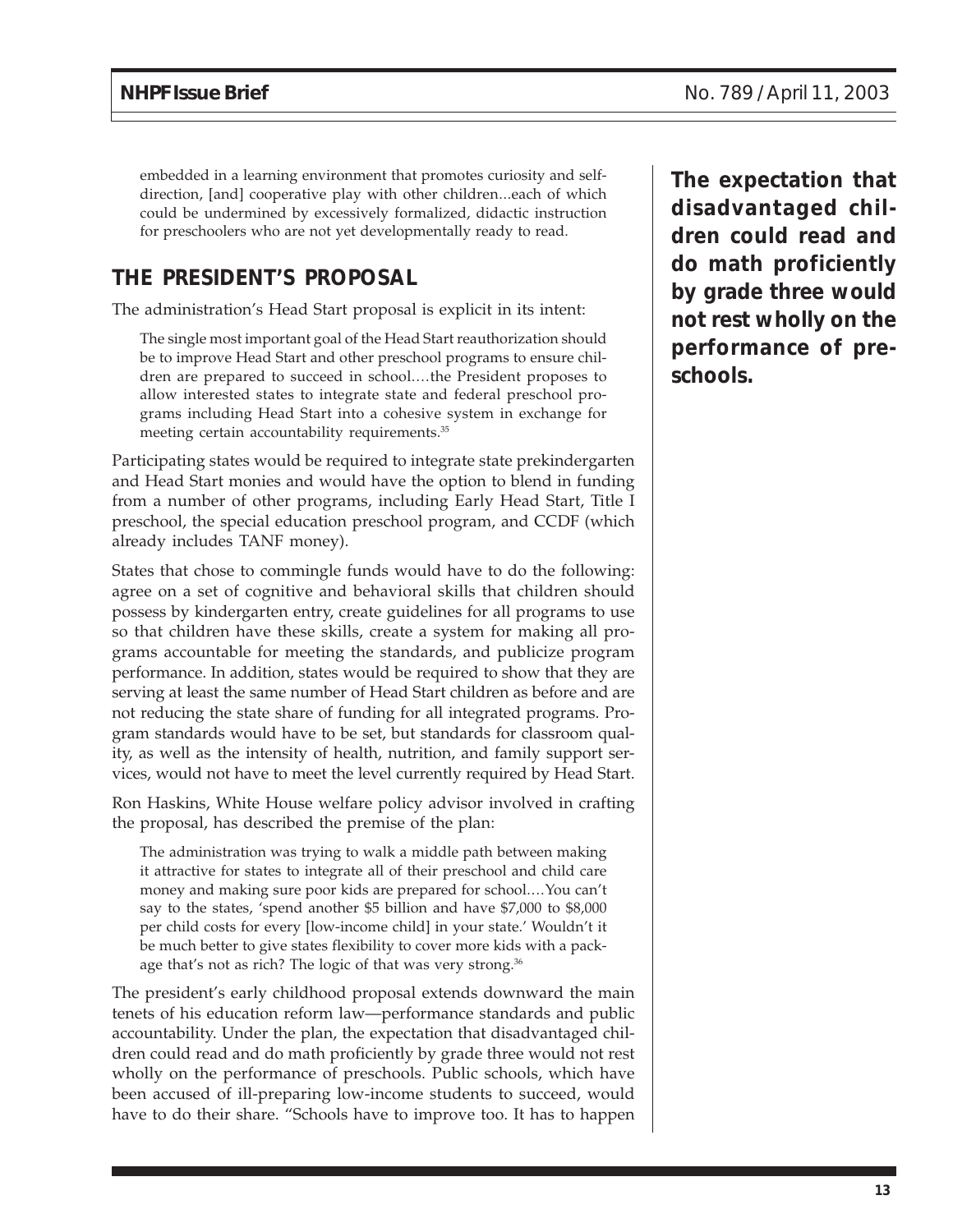all the way along the continuum. The theory is that our educational systems are ineffective, especially with kids from poor families. Goals are not clear enough, measurement is not clear enough, and the public understanding of school performance is not clear enough," says Haskins.<sup>37</sup>

#### **Cost Assumptions**

Critics of Head Start believe states should be given the opportunity to see if they can run programs that can deliver better academic gains for the same, or less, per-child spending than Head Start. Accordingly, the proposal was developed with two cost assumptions. First, administration officials discussed the possibility that, in a new integrated system, states could pay teachers less than Head Start's current salary rate. Provider wages account for the largest category of spending in any early childhood program. The average Head Start teacher's salary is about \$21,000 annually, compared to about \$17,000 for child care teachers.<sup>38</sup>

Second, states would make some arrangements for social services, but not at the level of Head Start. Head Start spends about 20 percent of its budget on health, nutrition, and social services (health, 4.4 percent; nutrition, 4.1 percent; family support and parent involvement, 11.8 percent). Most of this money goes to support family case workers and program health and nutrition managers.<sup>39</sup> Head Start critics cite the lack of evidence linking these services to school readiness or later achievement and believe that, given the availability of Medicaid, food stamps, and WIC (Supplemental Nutrition Program for Women, Infants, and Children), these Head Start program components are duplicative. At least 90 percent of Head Start children are Medicaid-eligible and also meet the income criteria for WIC and food stamps. $40$ 

## **THE ASSUMPTIONS EXAMINED**

#### **Teacher Salaries**

Will lower spending on teacher salaries affect program quality? Opinion and research on this issue are divided. On the one hand, the option to pay teachers below Head Start wages seems to run counter to the recommendations of the early childhood research community. Studies have revealed that caregiver quality—whether in a center, a classroom, or a family day care home—is the most important determinant of quality in an early childhood program. Evidence supports a domino theory of correlation: higher teacher pay correlates with better provider education, which in turn relates to higher program quality, which is associated with higher student achievement in elementary school.<sup>41</sup> The National Research Council has recommended that all early childhood teachers have a bachelor's degree in early childhood education.

During the Head Start reauthorization debates in 1998, in demanding better program performance to boost enrollees' math and literacy skills,

**The National Research Council has recommended that all early childhood teachers have a bachelor's degree in early childhood education.**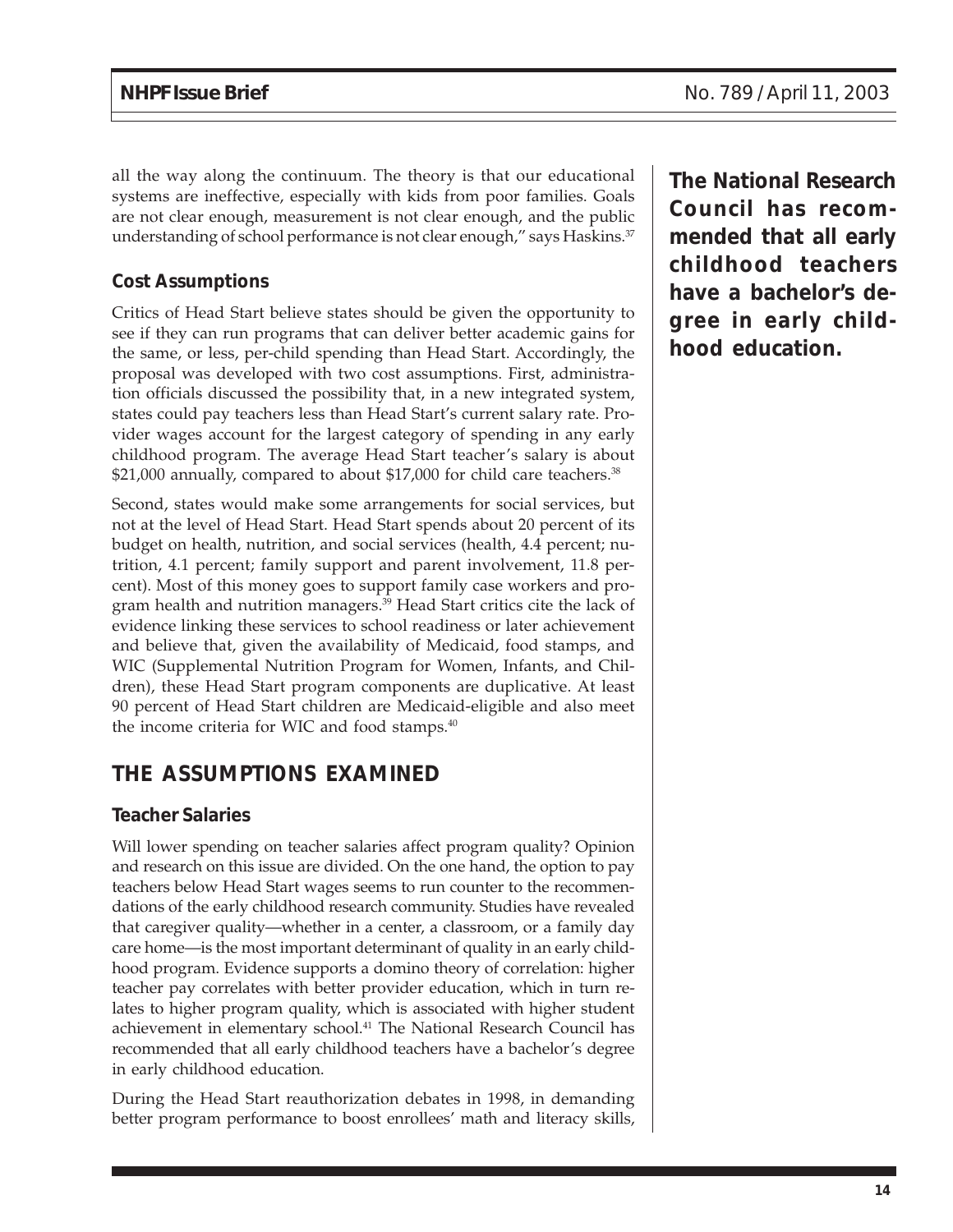Congress mandated a better-educated teacher workforce. In 1997, 34 percent of teachers had a two-year degree or better. Congress required that by September 2003 half of Head Start teachers have at least a twoyear degree. The Head Start Bureau recently announced it had achieved that goal.<sup>42</sup>

On the other hand, not all agree with the National Research Council recommendation. Head Start leaders believe they can deliver quality programs without bachelor's requirements. In fact, the Head Start FACES study found no difference in classroom quality between teachers with two-year degrees and those with four-year degrees.<sup>43</sup> At the same time, many experts say that Head Start has failed to produce the academic results of model programs because their teachers are not as well educated. It is unknown whether states could maintain the cognitive gains achieved by even Head Start in a system that offered lowered wages.

#### **Health, Nutrition, and Family Services**

While research suggests that addressing the health and family needs of low-income children will make them better learners, no direct connection has been established. So far, studies of model preschool programs, as well as Head Start, have not been designed to isolate the effects of the non-educational support services on school readiness or on later life success. Nor have they shed any light on the question of what level of service intensity makes a difference.

"We can't answer those questions definitively from the data we have, but that doesn't mean that we can't draw reasonable inferences from the extensive body of knowledge that we do have about child development," says Shonkoff. He comments that public policy is influenced by three types of information—established knowledge [conclusive studies], reasonable hypotheses based on established knowledge, and irresponsible assertions. "If we counted on established knowledge alone, we wouldn't have enough information to make most policy decisions. Thus, reasonable hypotheses grounded in science provide guidance when all of the answers are not yet in." The belief that comprehensive services help many disadvantaged children to do better in school "is a reasonable conclusion based on the knowledge we have."44

Apart from school achievement, studies show that family support, nutrition, and particularly health benefits delivered through Head Start convey other benefits. With regard to family support and parent involvement, several studies have found that communities that house Head Start programs have greater parent involvement in the local schools and infusion of money into the local economy, particularly through jobs that Head Start provides.45

With respect to Head Start's nutrition component, studies have found that Head Start meals provide up to 50 percent of nutrients recommended

**Head Start leaders believe they can deliver quality programs without bachelor's requirements.**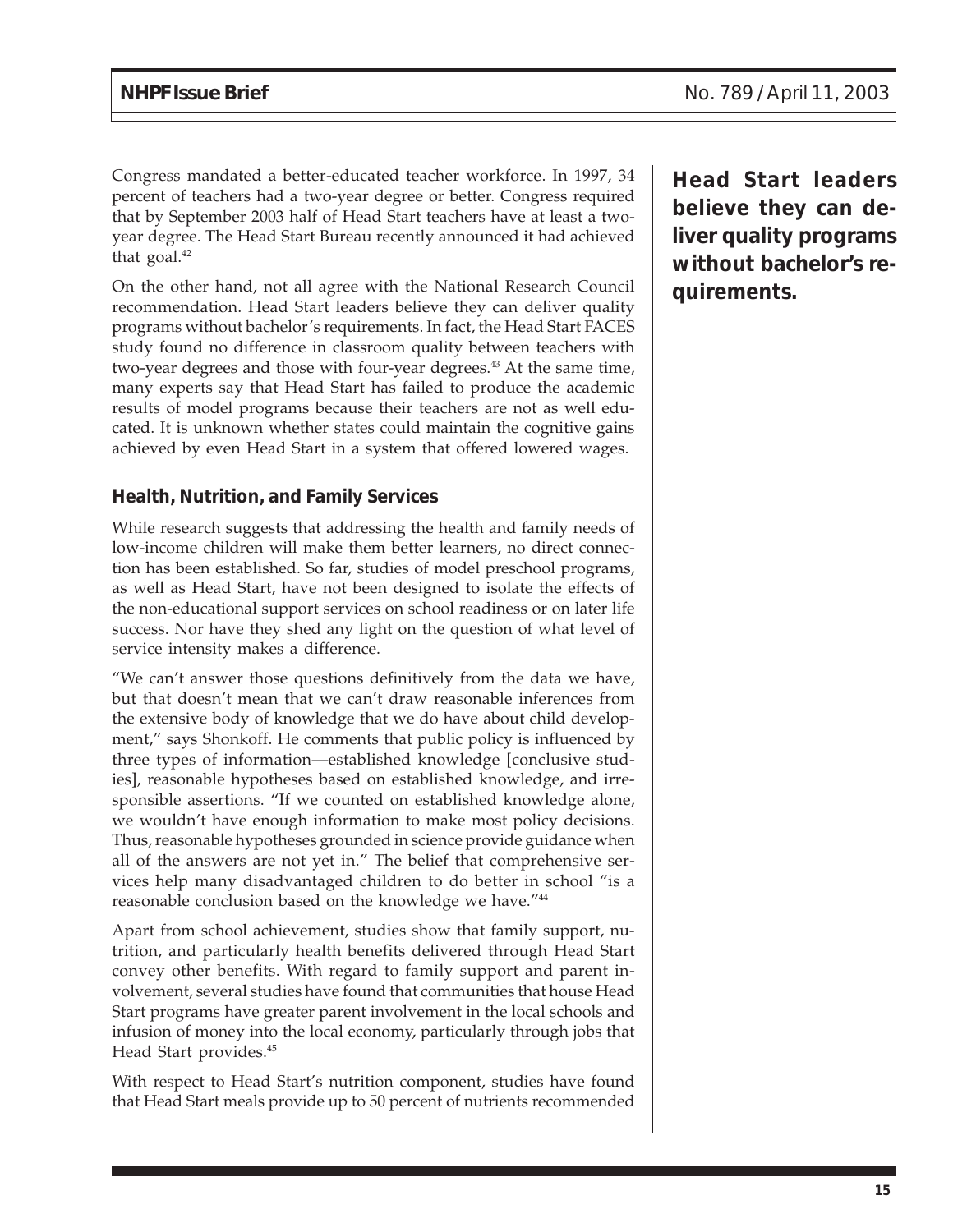for preschool children and that Head Start children take in higher amounts of protein, calories, and other essential nutrients than children with similar backgrounds who do not attend Head Start.<sup>46</sup> The extent to which Head Start's nutritional component overlaps with WIC and food stamps is unknown, but data suggest that not all the food needs of low-income children are being met through WIC and food stamps. In a 2001 Department of Agriculture study of the food needs of families below 185 percent of poverty (WIC income criteria), over one-third reported that their children lacked sufficient food at some point during the previous year without being hungry; 1.5 percent reported their children were hungry.<sup>47</sup>

With regard to health services, studies show that Head Start children are more likely to receive physical and dental check-ups and receive follow-up care than other low-income children. Head Start performance standards require that all enrolled children receive physical, dental, and mental health screenings and that any problems identified during a checkup are treated. The programs hire health coordinators—oftentimes nurses—to meet these goals. Within the first three months of the school year these coordinators must find out whether each child has a usual source of care and is current with periodical health screenings. If there is no usual source of care, staff work with families to find one, to enroll children in a public health insurance program, to help arrange appointments, and to take them to the doctor, if need be.

Each child is also checked for any developmental problems. Within 45 days of the school year health staff are required to screen children for any vision, hearing, behavior, language, social, cognitive and emotional problems.48

Indeed, because most Head Start children (84 percent) have some form of health insurance coverage, most of Head Start's health dollar goes to staff salaries to coordinate care, not to provide it. Head Start is the payer of last resort for children with no coverage. In 2001, 67 percent of program children were enrolled in either Medicaid or the State Child Health Insurance Program (SCHIP), 16 percent were privately insured, and another 16 percent were uninsured.<sup>49</sup>

Yet, more than 30 national studies included in Head Start's 1985 metaanalysis of research showed that Head Start children received more health and dental screens than their non–Head Start peers. While at least some of these differences could be because non–Head Start children lacked insurance (Medicaid eligibility in 1985 was more restrictive and did not include all Head Start–eligibles), more recent government findings suggest that being eligible or enrolled in Medicaid does not guarantee access to care.50

In 2001, 87 percent of Head Start children received health screens. Onefourth of children screened needed treatment, and 88 percent of those children received it. By comparison—although Medicaid's Early and Periodic Screening, Detection and Treatment (EPSDT) program requires

**Head Start children are more likely to receive physical and dental check-ups and receive follow-up care than other low-income children.**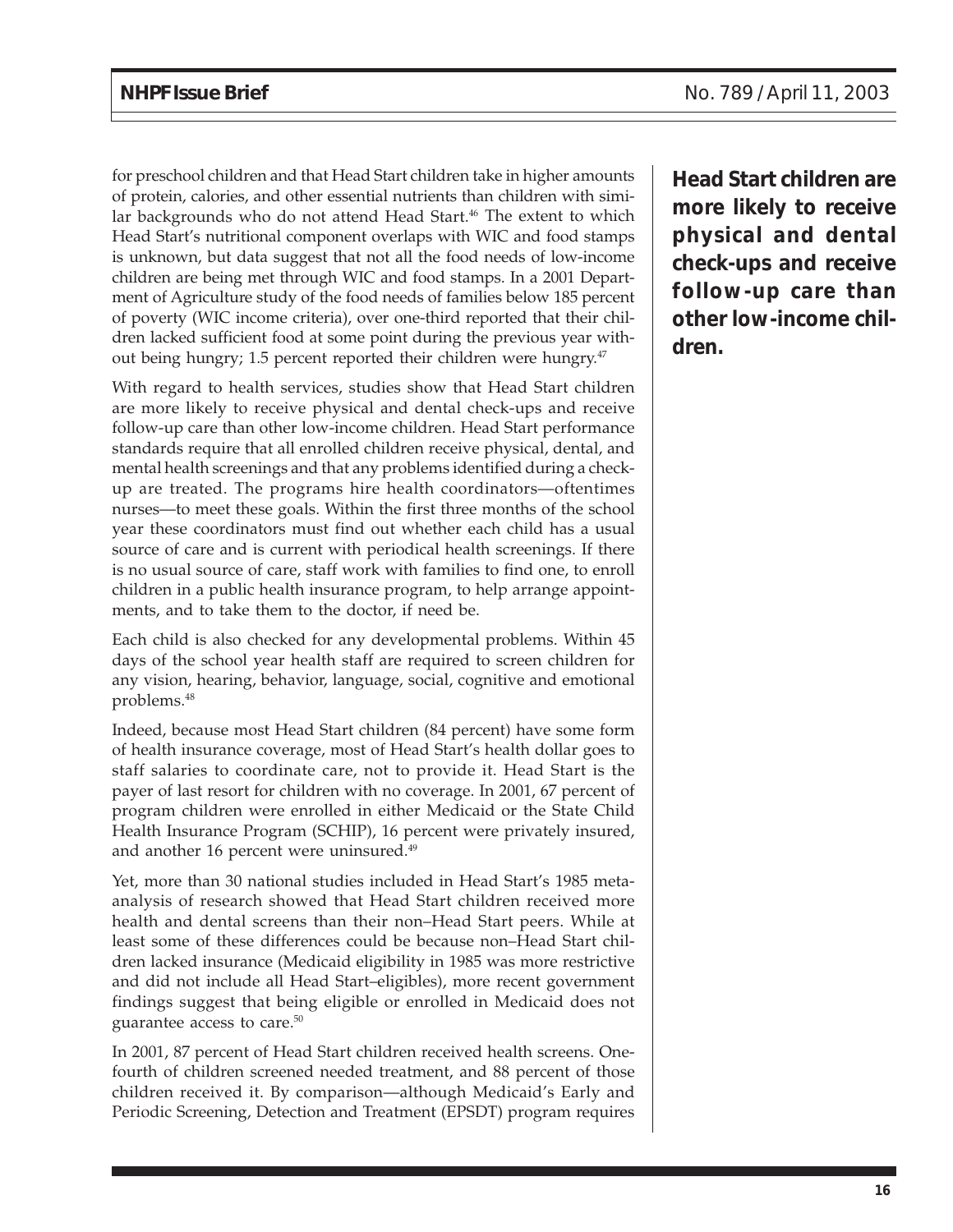that all enrolled children receive comprehensive health check-ups and treatment for any detected ailments—a 1997 study of the DHHS inspector general found that 60 percent of children in Medicaid managed care received no EPSDT screens.<sup>51</sup> In addition, the General Accounting Office (GAO) reports that, according to the National Health Law Program, at least 28 states have been sued since 1995 for failing to provide required access to EPSDT services.<sup>52</sup>

Another DHHS study found that in 1996, 31 percent of two-year-olds enrolled in fee-for-service Medicaid since birth had no well-child visit. Another 35 percent had only one or two visits. Only 1 percent of children had at least nine well-child exams, the number of screenings the American Academy of Pediatrics recommends by age two.<sup>53</sup>

Comparisons of dental screening rates are also striking. For instance, in 2001, 81 percent of Head Start children had a dental exam. Nearly 30 percent of children screened needed care, and 77 percent of them received it. Meanwhile, a 2000 GAO report found that about 21 percent of two- to five-year olds below the poverty line received a dental screening.54 Other research has found that Head Start children were more likely than middle-income preschoolers to see a dentist.<sup>55</sup> Dental caries is the single largest health problem among children: it is five times more prevalent than asthma, according to the Children's Dental Health Project.<sup>56</sup>

(As a cautionary note, data collected by the Head Start Bureau does not lend itself to perfect comparisons of health care utilization rates among low-income children in general. The populations studied are not identical. Also, researchers note, Head Start health care rates may be higher due to selection bias, that is, Head Start parents may be more motivated than other low-income parents to get their children health care, since they were motivated enough to enroll their children in Head Start.)

## **FISCAL REALITIES**

As described above, a number of states are committed to the Head Start model, either through funding Head Start with state money or imposing Head Start–like standards on state programs. But funding a new early childhood system at the per-child spending level of Head Start will likely pose a challenge for states interested in doing so. Given the estimated costs, the fiscal woes of states, and the pressure to provide child care for more low-income children, advocates fear that any integrated system would be funded at quality levels closer to that of custodial care than of Head Start.

The Bush administration's proposal would offer \$148 million more in Head Start funding. It would also allow states to access an already existing \$165 million in Head Start technical assistance funds to reconstruct their systems.

**The administration's proposal would offer \$148 million more in Head Start funding.**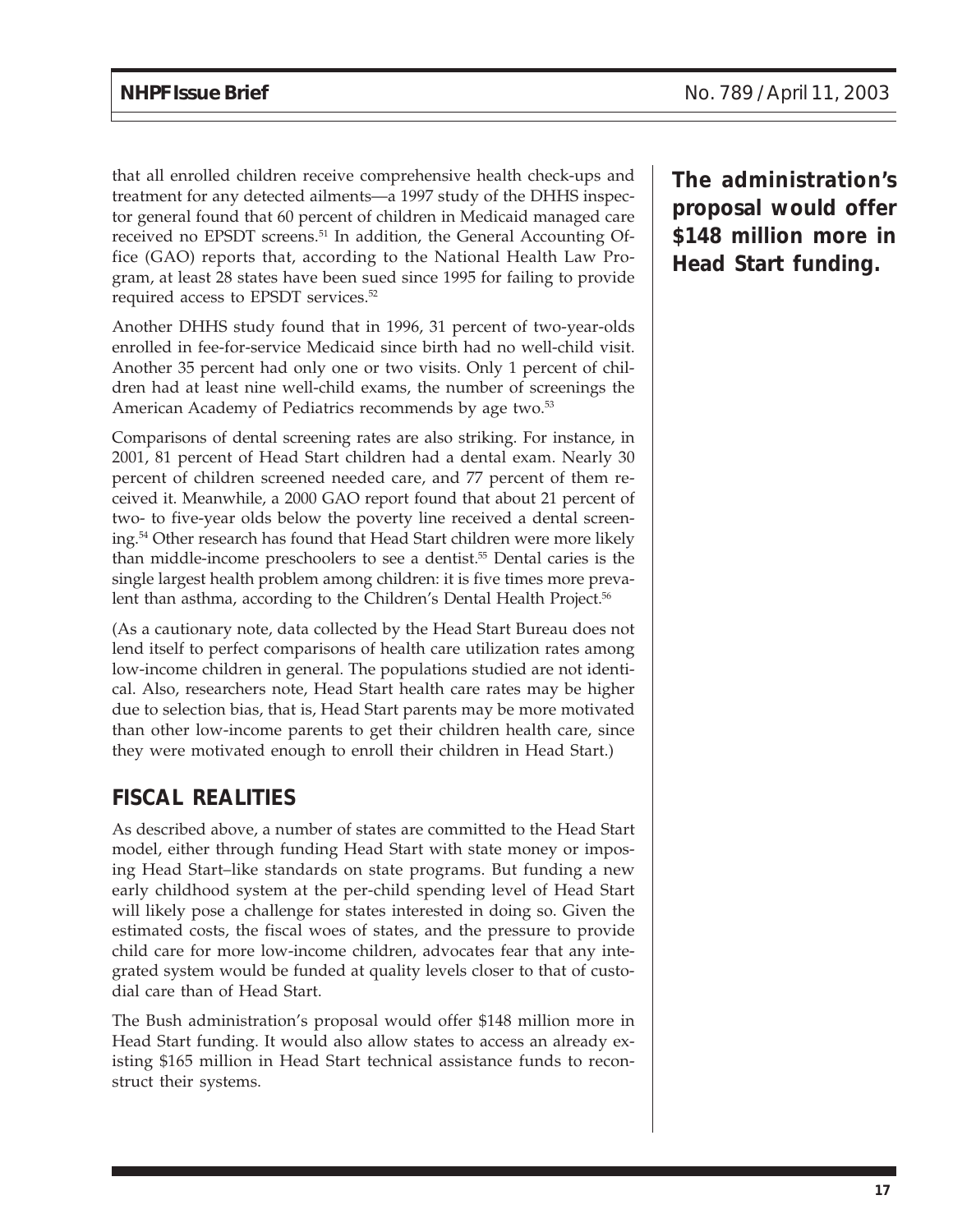Meanwhile, states are in a poor position, at least in the short term, to spend more per child on early childhood programs. In FY 2003, states have to close \$50 billion in budget deficits.<sup>57</sup> In 2002, to help meet these shortfalls, 13 states cut child care spending, according to a report released in March by the Children's Defense Fund.<sup>58</sup> Even before the mounting deficits, states were having problems meeting the demand for child care. In 2000, CCDF and TANF were estimated to serve only one in seven eligible children; that year 17 states had waiting lists for child care for low-income children. In addition, for FY 2003, the administration has proposed expanding work requirements for welfare recipients, a move the Congressional Budget Office estimates would generate at least \$8 billion in child care costs over five years. The president's welfare proposal offers no increases in child care funding.<sup>59</sup>

# **STATE ADMINISTRATION**

Bush's proposal would give states responsibility for running an integrated early childhood system that combined federal and state funds. This would entail setting program standards and overseeing quality. While 42 states now have some experience in this arena, some are concerned that only a handful of states are equal to the task. "Probably not many people in the federal government have a sense of states' infrastructure [for early childhood administration]," says Anne Mitchell, a researcher who studies state prekindergarten systems.

Programs in most states are not state-wide, and their size varies widely. In 1999, the seven states with the largest programs were serving between 5 percent and 40 percent of all preschool-aged children.<sup>60</sup> In addition, many states have few or no program guidelines, allowing local providers to decide what services and curricula to provide. About half of states require or request programs to meet acknowledged standards for high quality (either Head Start performance standards or guidelines put out by the National Association for the Education of Young Children). About 20 percent of states allowed their preschool programs to follow their state's child care licensing standards, most of which aim for child safety, not development. In addition, 28 percent of states had no in-service training requirements for teachers, and 16 percent offered no technical assistance to local programs.<sup>61</sup>

# **A LOOK AHEAD**

In the interest of school readiness, state investment in preschool programs for low-income children is mounting, and many predict that states, over time, will assume the federal government's historic role of supporting the educational needs of low-income children. What also appears to be developing is a growing state interest in providing preschool experiences for all children, regardless of income. Georgia now subsidizes a voluntary preschool system for all four-year olds; New

**State investment in preschool programs for low-income children is mounting.**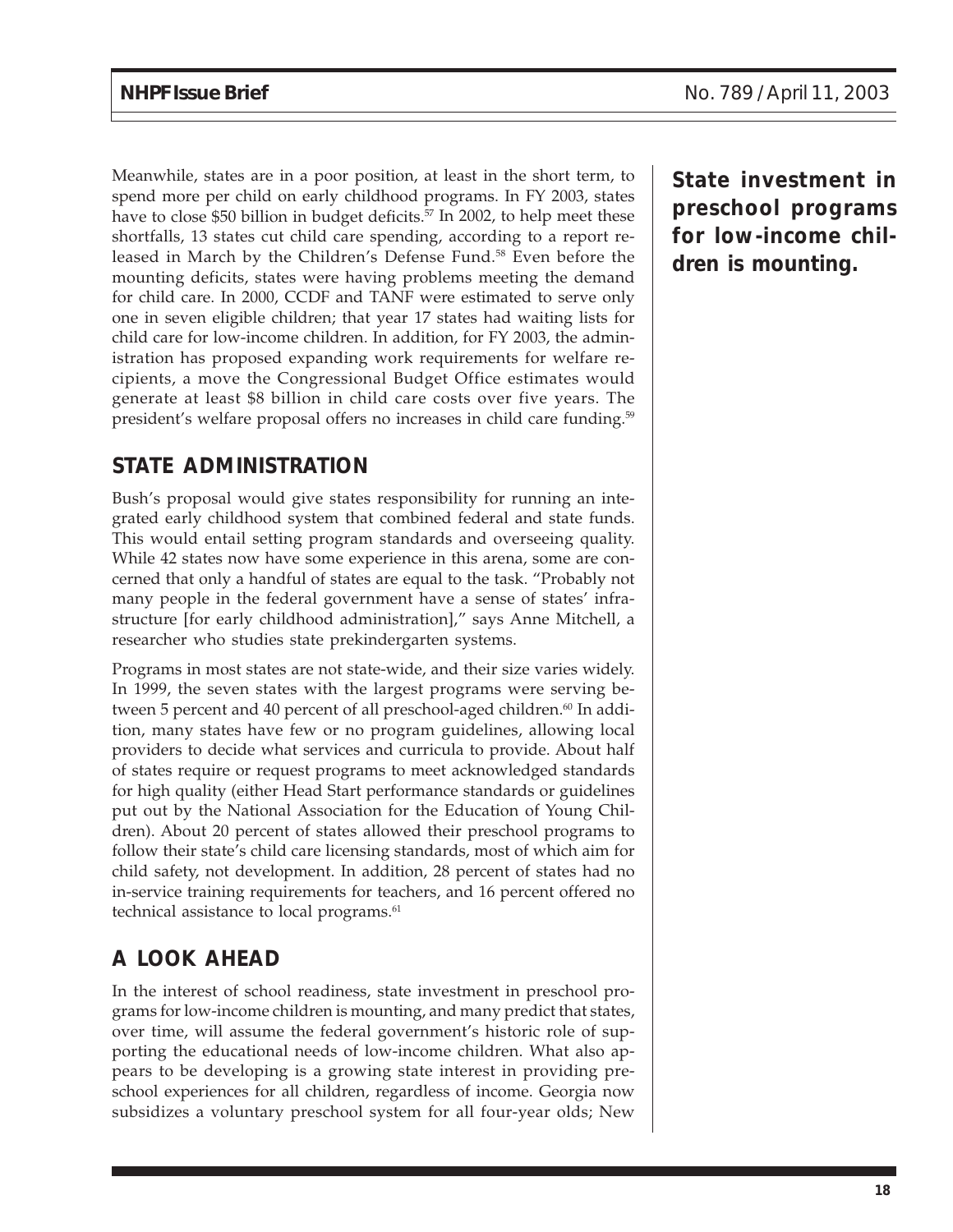York and Oklahoma have passed similar legislation. Other states, including California, are giving universal prekindergarten serious thought, and some national foundations have invested in promoting the concept. The question is, what is the role of Head Start or, more generally, of the federal government in a system in which states offer preschool programs to all low-income children or to children of all incomes? The range of views is wide.

Good Start, Grow Smart, the Bush administration's early childhood proposal, suggests that, when it comes to low-income preschoolers, the federal government should help states, at least in the short term, with financing (in the form of Head Start dollars) but allow them to set standards for and administer the programs, as they do with kindergarten through twelfth-grade education. The federal government could also take the lead in funding research on what constitutes effective early childhood education and providing that information to the public.

Early childhood experts have described variations on the theme of a stronger federal role. "If states reached a point where they were going to serve all three- and four-year olds, theoretically, Head Start could be a program that provides comprehensive services for the lowest-income children. But we're nowhere near a discussion like that," says Helen Blank, head of the Children's Defense Fund child care division.<sup>62</sup>

Others believe that Head Start should continue to provide comprehensive services for low-income children, as well as move to serve younger children. "I think the future of Head Start is in serving children under [age] three," says Joan Lombardi, head of child care during the Clinton administration. Lombardi notes that children entering Head Start are already behind their more advantaged peers, and interventions to boost the functioning of infants and toddlers have proved effective.63 The Early Head Start program, begun by Head Start in 1994, is such an effort. Recent evaluations of this program found that it led to improved parentchild interactions, reduced family stress, and higher infant and toddler developmental achievement.<sup>64</sup>

Amy Wilkins, director of the Trust for Early Education, a Washingtonbased information and advocacy group, says that Head Start could be one of a number of programs serving low-income children in a universal preschool system that fell under a uniform set of standards for classroom quality and offered parents a choice of programs. In such a system, the most disadvantaged children would get intensive health, nutrition, and family support services, funded by some level of government. Services would be less intensive as family income rises. "In a system like that, Head Start could be a stand-alone [program], but it doesn't have to be."<sup>65</sup>

## **CONCLUSION**

The debate over government early childhood policy begins with evidence that no one refutes: quality preschool programs can raise the math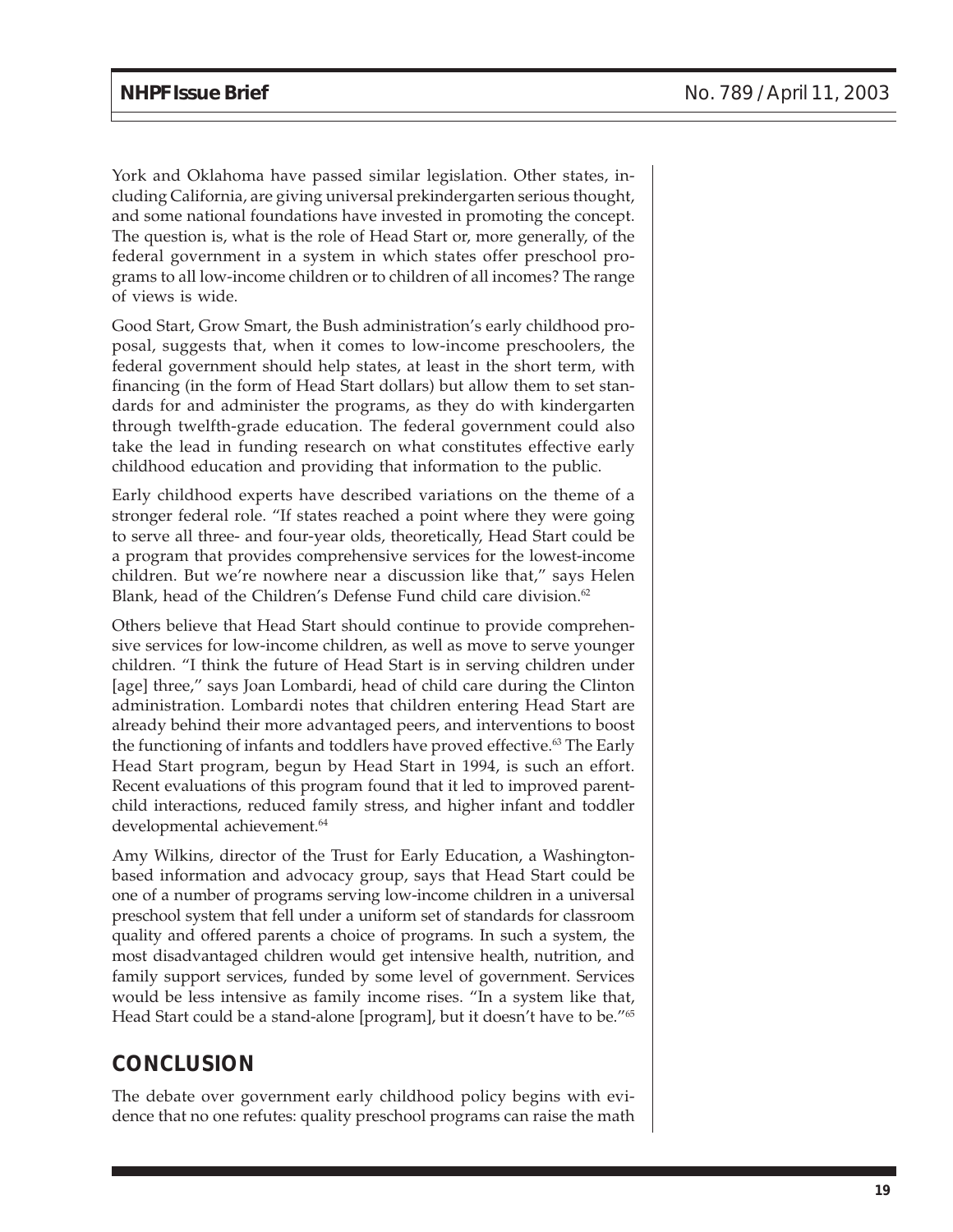and literacy skills of poor children by the time they enter kindergarten. The consensus over where to go from there deteriorates. Policymakers differ over the goals of early childhood programs (school readiness versus overall child development). Those who want an emphasis on school readiness question whether the intensity of social support services that Head Start provides is needed to achieve their goal, or whether these services produce any other meaningful benefits. Children's advocates resent the litmus test, saying it is fundamentally logical to assume that providing health care, nutrition, and family support will help children learn better. Moreover, they hold, even if these services produce no academic benefits, their other impacts make them worth the investment.

Then there is the future of Head Start. Advocates acknowledge the deficits in Head Start children's school readiness. But, they say, the program through congressional and administrative requirements for higher teacher qualifications, more teacher training, and new academic performance standards—is addressing these problems and does not need to be run by the states without any protections for program standards. A number of recent newspaper articles and editorials indicate that many in the public agree.

More generally, the extent of federal involvement in standard setting, oversight, and funding is also up for debate. Proponents of the administration plan want to hand the responsibility of running preschool programs for low-income children, including Head Start, to the states. States, they say, would have an easier time coordinating funding and program goals and would have the chance to make Head Start more cost-effective. And states appear to be moving in the direction of developing preschool systems anyway. However, while some children's advocates believe that states will eventually assume responsibility for serving four-year-olds, most believe that states are not yet sophisticated enough to handle the assignment.

Finally, the question of funding looms large. Given the administration's modest plans for funding Head Start and child care and pressures for states to expand child care funding for the working poor, at what level of quality and comprehensiveness can the state systems be expected to operate?

## **ENDNOTES**

1. Jane Koppelman, "Federal Child Care Funding for Low-Income Families: How Much Is Needed?" NHPF Issue Brief No. 780, July 22, 2002, 4.

2. W. Steven Barnett and Leonard N. Masse, "Funding Issues for Early Childhood Care and Education Programs," *Early Childhood Education and Care in the USA,* ed. D. Cryer (Baltimore: Paul H. Brookes Publishing Co., in press), 11; accessed March 25 at http://www.nieer.org/ resources/research/FundingIssues.pdf.

3. Barnett and Masse, "Funding Issues." This figure does not include subsidies through the tax system, or the child care food program.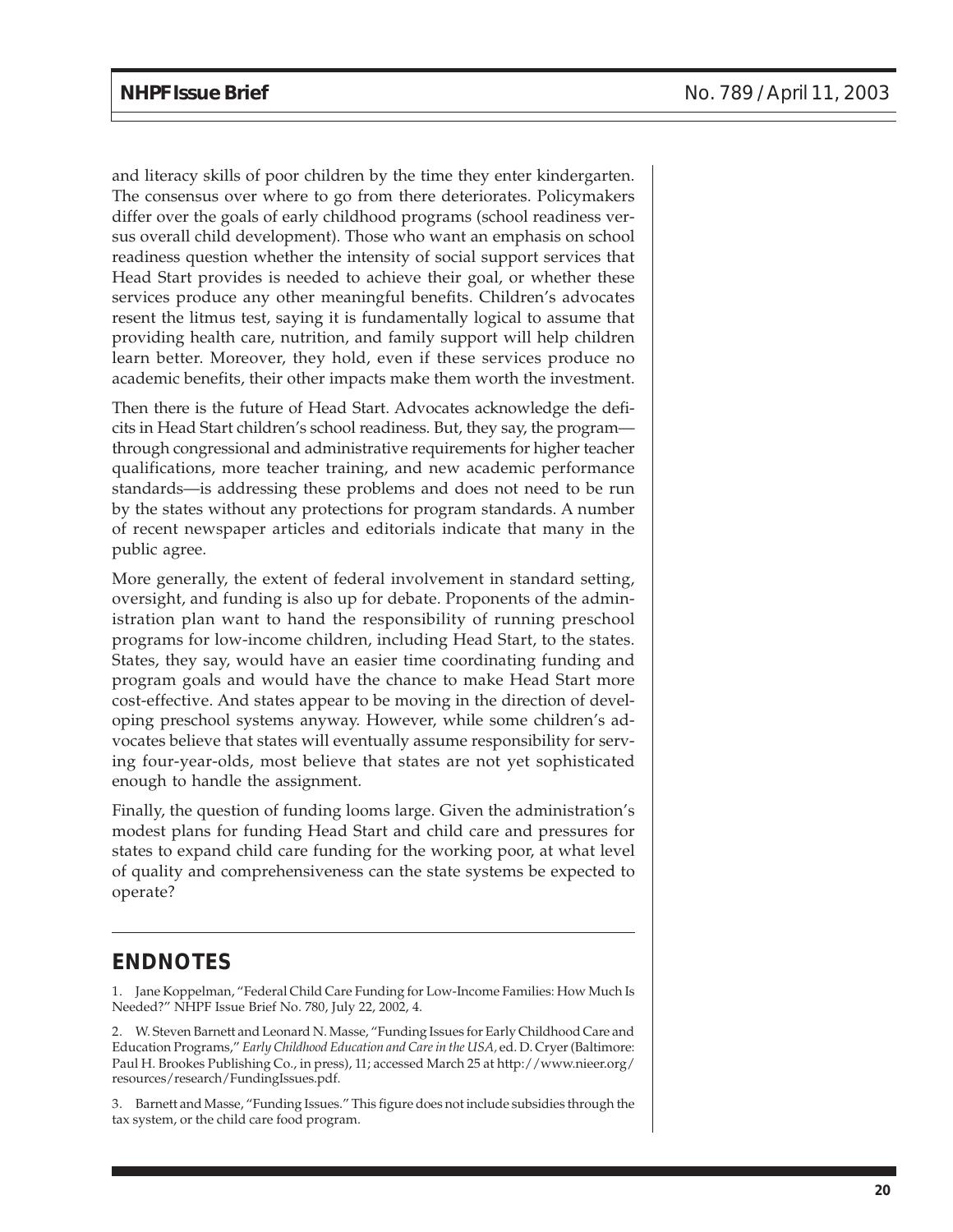4. Administration for Children and Families, "2002 Head Start Fact Sheet," U.S. Department of Health and Human Services; accessed March 4, 2003, at http://www.acf.hhs.gov/ programs/hsb/research/factsheets/02\_hsfs.htm.

5. Edward Zigler and Sally J. Styfco, "Extended Childhood Intervention Prepared Children for School and Beyond," *JAMA,* 285, no. 18 (May 9, 2001).

6. White House, "Good Start, Grow Smart, The Bush Administration's Early Childhood Initiative," April 2002, 5. See also Barnett and Masse, "Funding Issues," 23.

7. Barnett and Masse, "Funding Issues," 11, and White House "Good Start," Grow Smart, The Bush Administration's Early Childhood Initiative, April 2002, The White House, p. 5.

8. Barnett and Masse, "Funding Issues."

9. Mark Greenberg, Jennifer Mezey, and Rachel Schumacher, "Comments to the U.S. Department of Health and Human Services Regarding the Reauthorization of the Child Care and Development Fund," Center for Law and Social Policy, Washington, D.C. November 30, 2001, 6; accessed March 5, 2003, at http://www.clasp.org/pubs/childcare/CCDFcomments 1101.pdf.

10. Barnett and Masse, "Funding Issues," 17.

11. Jennifer Mezey, Mark Greenberg, and Rachel Schumacher. "The Vast Majority of Federally-Eligible Children Did Not Receive Child Care Assistance in FY 2000: Increased Child Care Funding Needed to Help More Families," Center for Law and Social Policy, December, 2002, 2; accessed March 30, 2003, at http://www.clasp.org/DMS/Documents/ 1024427382.81/1in7full.pdf.

12. Anne Mitchell, "Education for All Young Children: The Role of the States and the Federal Government in Promoting Prekindergarten and Kindergarten," Foundation for Child Development Working Paper Series, April, 2001,12–13; accessed February 20, 2003, at http:// www.ffcd.org/mitchell.pdf.

13. Rachel Schumacher and Tanya Rakpraja, "A Snapshot of Head Start Children, Families, Teachers, and Programs: 1997 and 2001," Center for Law and Social Policy, Policy Brief No.1, March 2003, 4; accessed March 14, 2003, at http://www.clasp.org/DMS/Documents/ 1047305635.76/Head\_Start\_brief1.pdf.

14. Craig Turner, Head Start Bureau, personal interview, March 26, 2003.

15. Turner, interview.

16. National Head Start Association, "A Cost-Benefit Approach to Understanding Why Head Start Is the Nation's Pride," Position Paper, 1–8; accessed March 13, 2003, at http:// www.nhsa.org/research/research\_position\_cost.htm.

17. Mitchell, "Education," 12–13.

18. Koppelman, "Federal Child Care Funding," 8–9.

19. Janet Currie, "Early Childhood Education Programs," *Journal of Economic Perspectives,* 15, no.2 (Spring 2001): 228.

20. Walter S. Gilliam and Carol H. Ripple, "What Can Be Learned from State-Funded Prekindergarten Initiatives? A Data-Based Approach to the Head Start Devolution Debate." in *The Head Start Debates (Friendly and Otherwise),* ed. Edward Zigler and Sally J. Styfco, in press.

21. Gilliam and Ripple, "What Can Be Learned," 10.

22. "Quality Counts 2002: Building Blocks for Success," special report, *Education Week,* January 10, 2002; accessed March 19, 2003, at http://www.edweek.org/sreports/qc0.

23. Walter Gilliam, Yale University, personal interview, April 10, 2003.

24. Gilliam and Ripple, "What Can Be Learned," 8.

25. Gilliam and Ripple, "What Can Be Learned," 8.

26. Nicholas Zill, Westat, personal interview, March 17, 2003.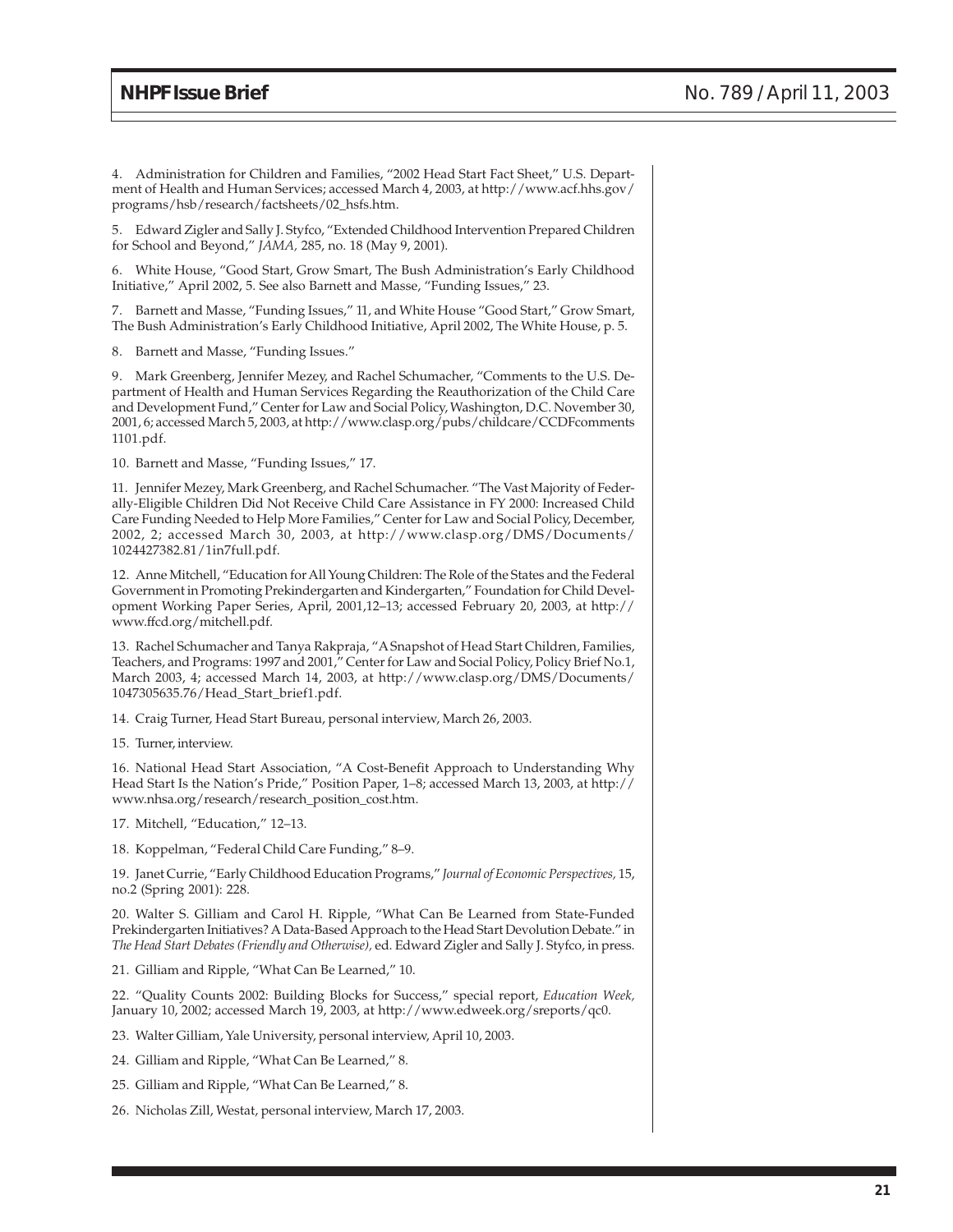27. U.S. Department of Education, "Introduction: No Child Left Behind," fact sheet; accessed March 2, 2003, at http://www.nclb.gov/next/overview/index.html.

28. White House, "Strengthening Head Start," February 2003, 6.

29. Zill, interview.

30. Janet Currie, "Fresh Start for Head Start," *Children's Roundtable Report,* No. 5-March 2001, Brookings Institution, Washington, D.C., 2.

31. Gilliam and Ripple, "What Can Be Learned," 14.

32. Currie, "A Fresh Start," 6.

33. Zill, interview.

34. Committee on Integrating the Science of Early Childhood Development, *Neurons to Neighborhoods: The Science of Early Childhood Development*, ed. Jack P. Shonkoff and Deborah A. Phillips (Washington, D.C.: National Academy Press, 2000).

- 35. White House, "Strengthening," 1.
- 36. Ron Haskins, personal interview, March 4, 2003.
- 37. Haskins, interview.

38. Steven Barnett, "Head Start: Research Shows the Way," testimony presented at congressional briefing organized by the National Head Start Association, January 2003.

39. Turner, interview.

40. At least 90 percent of Head Start children must be under 100 percent of the federal poverty line (FPL). Administration for Children, Youth, and Families, "How Can I Get My Child into Head Start?" Questions and Answers Support Page; accessed April 6, 2003, from http:// faq.acf.hhs.gov/cgi-bin/rightnow.cfg/php/enduser/home.php. The income eligibility threshold for WIC is 185 percent of FPL; for food stamps, it is130 percent of FPL. The eligibility level for Medicaid for children up to age six is 133 percent of FPL. Harriet Fox, Margaret McManus, and Harry Schmidt, "WIC Reauthorization: Opportunities for Improving the Nutritional Status of Women, Infants and Children." NHPF Background Paper, April 2, 2003.

41. Koppelman, "Federal Child Care Funding," 8.

42. Rachel Schumacher and Tanya Rakpraja, "A Snapshot of Head Start Children, Families, Teachers, and Programs: 1997 and 2001," Center for Law and Social Policy, Policy Brief No.1, March 2003, 6; accessed March 14, 2003, at http://www.clasp.org/DMS/Documents/ 1047305635.76/Head\_Start\_brief1.pdf.

43. Gary Resnick and Nicholas Zill, "Relationships of Teacher Beliefs and Qualifications to Classroom Quality in Head Start," presentation, 2002 Head Start National Research Conference, Washington, D.C., June 26, 2002, 21; accessed on March 15, 2003 at http://www.acf.hhs .gov/programs/core/ongoing\_research/faces/faces\_pres\_papers.html.

44. Jack Shonkoff, Brandeis University, personal interview, March 31, 2003.

45. Ron Haskins, "Beyond Metaphor: The Efficacy of Early Childhood Education," *American Psychologist,* 44, no.2 (February 1989, ): 278.

46. Haskins, "Beyond Metaphor."

47. Harriet Fox, Margaret McManus, and Harry Schmidt, "WIC Reauthorization: Opportunities for Improving the Nutritional Status of Women, Infants and Children." NHPF Background Paper, April 2, 2003.

48. "Performance Standard 1304.20: Child Health and Development Services," Title 45, *Code of Federal Regulations;* accessed March 13, 2003, at http://www.acf.hhs.gov/programs/hsb/ performance/130420PS.htm#20PS\_b1.

49. Schumacher and Rakpraja, " Snapshot," 2.